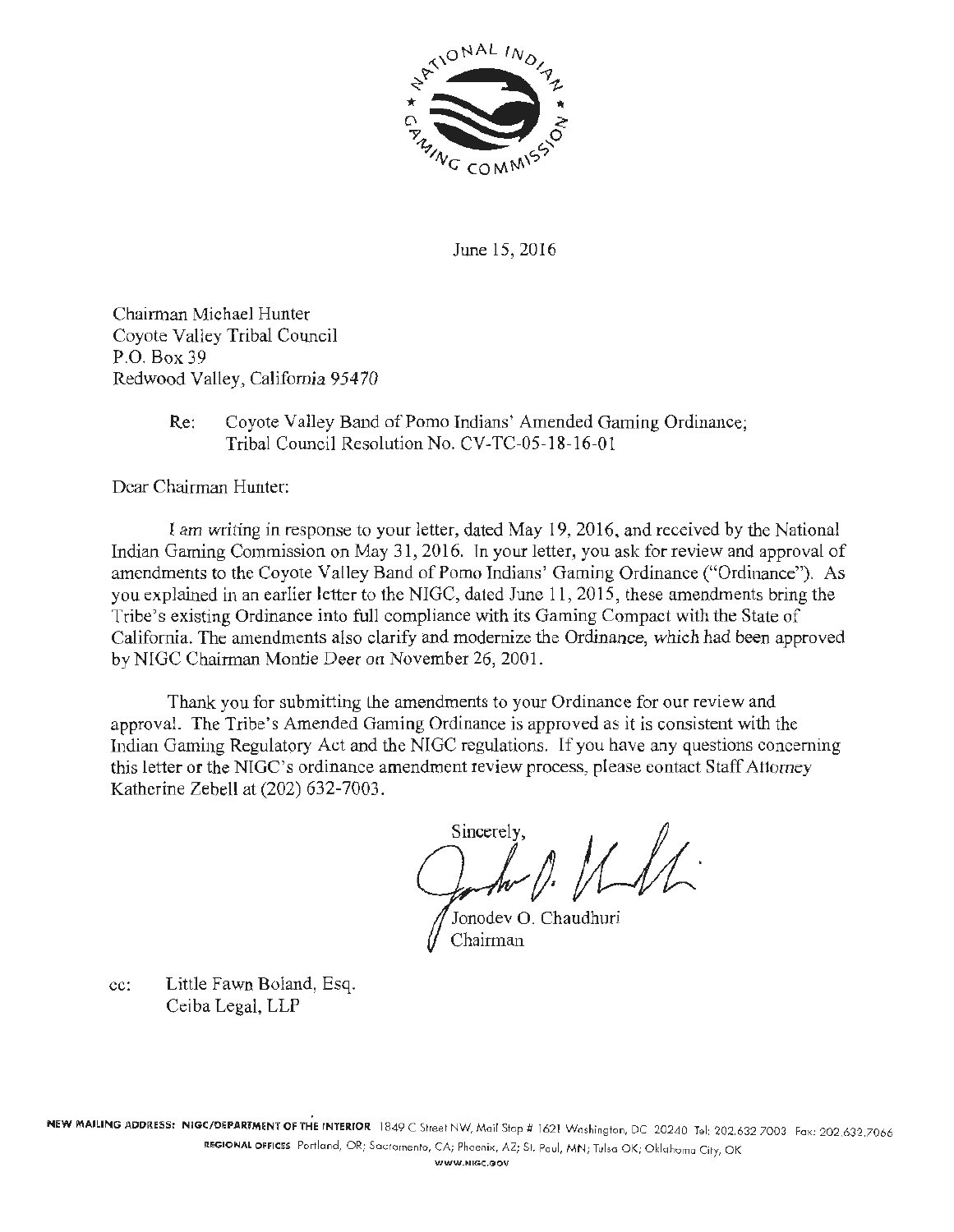

# COYOTE VALLE\' BAND OF POMO INDlANS TRIBAL COlJNCIL RESOLUTION NO. CV-TC-05-18-16-01 A RESOLUTION OF THE COYOTE VALLEY BAND OF POMO INDIANS TO RESUBMIT ITS AMENDED GAMING ORDINANCE TO THE NIGC FOR APPROVAL

WILEREAS, the Coyote Valley Band of Pomo Indians of California ("Tribe") is a federally recognized Indian Tribe, recognized by the United States of America through the Secretary of the Interior as a sovereign Indian Tribe possessed with inherent powers of tribal selfgovemmcnt: and

WHEREAS, among the powers of inherent sovereignty vested in the Coyote Valley Band of Pomo Indians General Council is the power to determine its own form of government, interpret its own laws and be governed by those laws: and

WHEREAS, on October 4, 1980, the General Council enacted the Document Embodying the Laws, Customs and lraditions of the Coyote Valley Band of Pomo Indians ("Tribal Constitution'') to serve as the governing document of the Tribe; and

WHEREAS, under  $\Delta$ rticle VI, Section 1, the General Council elects a Tribal Council to serve as the Tribe's governing body concurrent with the General Council; and

WHEREAS, the Tribal Council exercises, concurrently with the General Council, all powers delegated to it by the General Council in Article VII of the Tribal Constitution and otherwise vested in the Tribal Council by the Tribal Constitution: and

WHERFAS, Article VII, Section 1, Subpart (n) of the Tribal Constitution states that the General Council delegated to the Tribal Council the power to enact laws on behalf of the Tribe; and

WHEREAS, the Tribal Council approved certain mncndments lo Ordinance No. 94, *An Ordinance of the Coyote Valley Band of Pomo Indians Authorizing and Regulating Gaming on the Coyote Valley Reservation ("Gaming Ordinance")* on June 4, 2015 by Resolution No. CV-TC-06-04-15-02 and submitted those amendments to the National Indian Gaming Commission  $("NIGC")$  for review and approval; and

WHEREAS, the NIGC informed the Tribal Council that technical edits to the amended Gaming Ordinance are necessary in order for NlGC to approve the arnended Gaming Ordinance: and

WHEREAS, the Tribal Council agreed to withdraw the previously amended Gaming Ordinance from further consideration by the NIGC by Resolution No. CV -TC-06-04-15-02 and directed its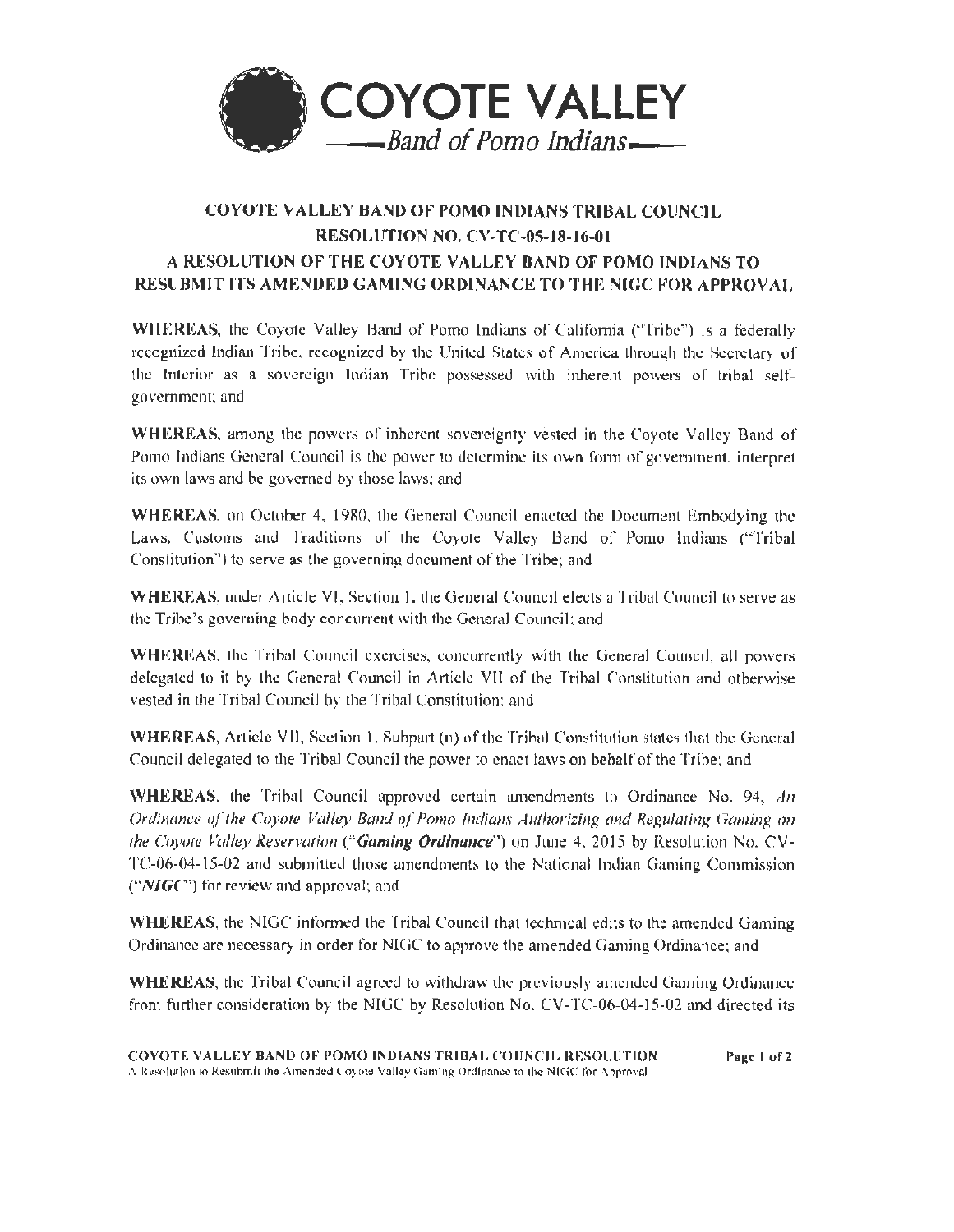legal counsel to make further edits, with the guidance of the NJGC which were made and it was then resubmitted on December 3, 2015 by Resolution CV-TC-12-03-15-01 and then withdrawn again on March 3, 2016 by Resolution CV-TC-03-03-16-02; and

WHEREAS, the Tribal Council determined that the edits suggested by the NIGC are in the best interest of the Tribe; and

WHEREAS, the NIGC contacted the Coyotc Valley Band of Pomo Indians on May 17, 2016 and suggested that the Tribe now resubmit the amended Gaming Ordinance for approval; and

NOW THEREFORE BE IT RESOLVED that the Tribal Council hereby approves the amended Gaming Ordinance in substantially similar form lo the attached hereto as Exhibit A.

AND BE IT FURTHER RESOLVED that the Tribal Council hereby authorizes the resubmission of the amended Gaming Ordinance to the NIUC for its approval.

AND BE IT FURTHER RESOLVED that the certification below certifies this resolution as authentic per the requirements of 25 CFR 522.2(a).

#### **CERTIFICATION**

This is to certify that the foregoing resolution and action was approved by the Coyote Valley Band of Pomo Indians Tribal Council at a duly noticed and convened meeting held on  $\mathcal{M}$ DLA. 10. 2016, and was approved by a vote of  $\rightarrow$  For  $\rightarrow$  Against with  $\rightarrow$  Abstaining, and that this resolution has not been amended or rescinded in any way.

Michael Hunter, Chairman Coyote Valley Tribal Council

amended or rescinded in any way.<br>
Candace Gonzalez, Secretary<br>
Candace Gonzalez, Secretary<br>
Coyote Valley Tribal Council

COYOTE VALLEY BAND OF POMO INDIANS TRIBAL COUNCIL RESOLUTION A Resolution to Resubmit the Amended Coyote Valley Gaming Ordinance to the NIGC for Approval

Page 2 of 2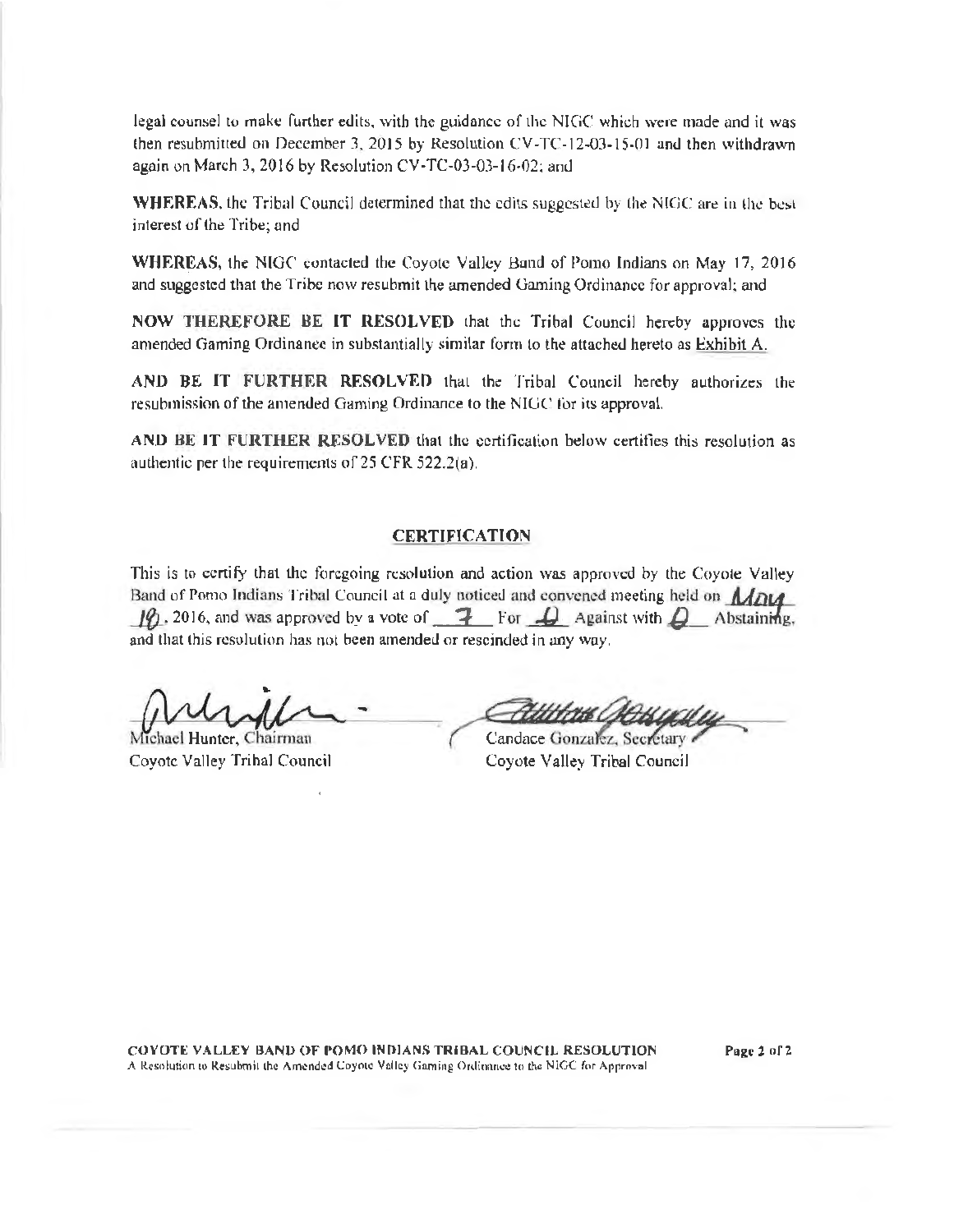# ORDINANCE NO. 94-

# COYOTE VALLEY GAMING ORDINANCE

# (As Adopted on November 7, 1994 and Amended on September 24, 2001 by Resolution No.  $C.V. 01-44$  and Amended on by Resolution No.  $\qquad \qquad$   $)$

The Coyote Valley Band of Pomo Indians ("Tribe" or "Tribal"), a federally recognized Indian tribe, is the beneficial owner of all lands held in trust for the Tribe by the United States. Acting through its Tribal Council in the exercise of its inherent sovereign power to enact ordinances and otherwise safeguard and provide for the health, safety and welfare of the members of the Tribe and to protect and govern over the Tribe's Indian lands as defined by 25 U.S.C. § 2703 ("Indian Lands"), the Tribe hereby enacts this ordinance which shall hereinafter be cited as the Coyote Valley Gaming Ordinance ("Ordinance"). This Ordinance and any regulations promulgated thereunder shall constitute the entire Gaming regulations for the Tribe.

#### Section 1. Findings and Policy.

This Ordinance is adopted by the Tribal Council, pursuant to its authority granted under the Tribe's Constitution, for the purpose of establishing the terms for Gaming on the Tribe's Indian Lands for Tribal and general welfare purposes, and to develop, operate, and regulate such Gaming consistent with the findings herein and in conformity with the federal Indian Gaming Regulatory Act (25 U.S.C. § 2701 et seq. ("IGRA")) and regulations promulgated thereunder.

The Tribe finds that:

- a. Gaming on its Indian Lands is a valuable means of generating revenues that are needed for economic development, to promote tribal self-sufficiency, economic development, employment, job training, and a strong tribal government, and to fund and ensure essential social programs and services;
- b. The Tribe desires to conduct certain fonns of Gaming to provide needed revenues to the Tribe, and to regulate and control such Gaming in a manner that will protect the environment, the Tribe's Indian Lands, the health, security and general welfare of the Tribe, the patrons, and the community; and
- c. The Tribe desires to regulate all Gaming on its Indian lands in a manner that will adequately address the special interests and needs of the Tribe.

Section 2. Ownership of Gaming.

a. The Tribe shall have the sole proprietary interest in and responsibility for the conduct of any Class III Gaming Operation, and / or Gaming Facilities authorized by this Ordinance, except to the extent the Tribe may contract with and license a person or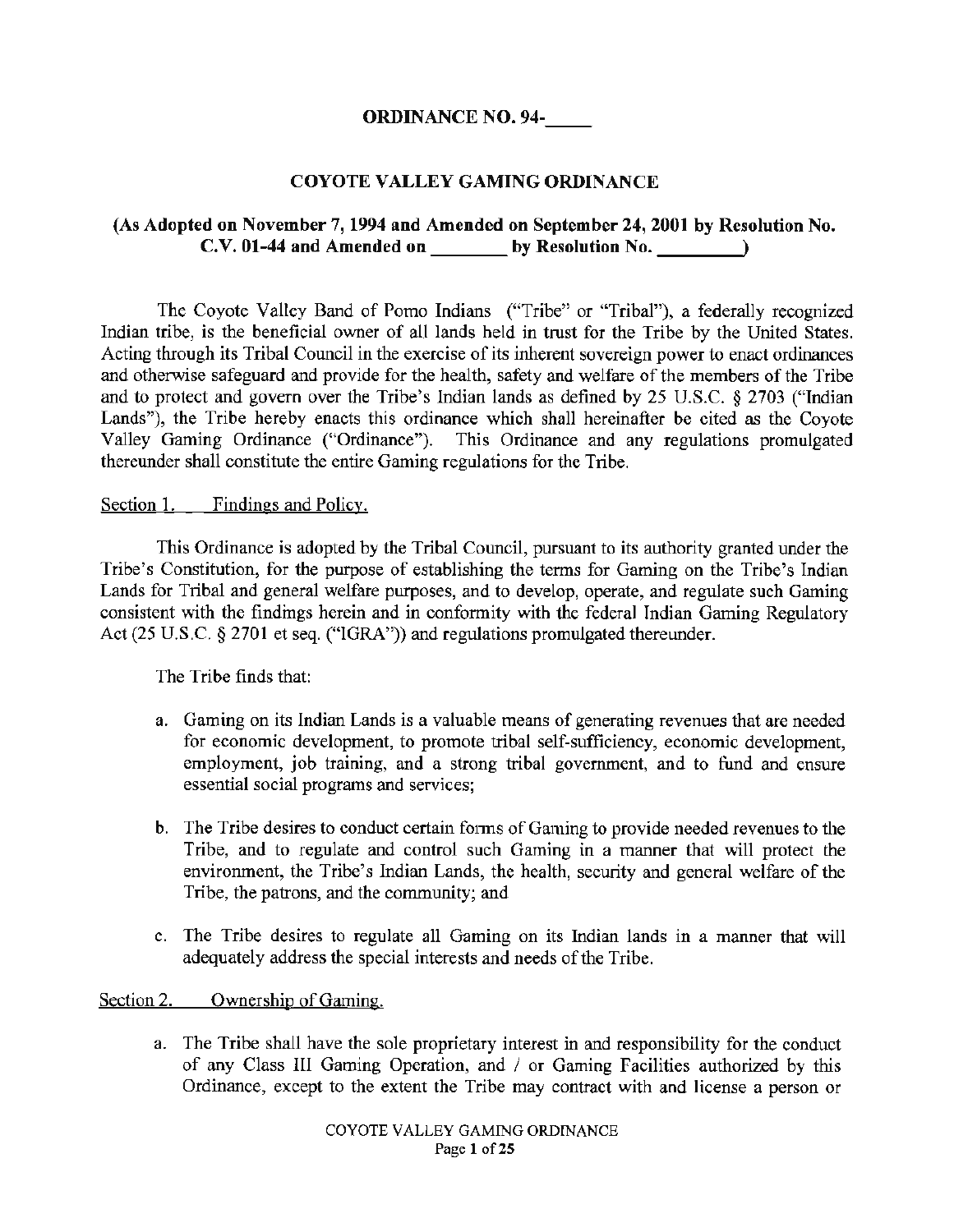entity to, operate or manage the enterprise pursuant to the provisions of IGRA and the regulations promulgated thereunder, or as otherwise permitted by law.

- b. The Tribe shall have the sole proprietary interest in and responsibility for the conduct of any Class II Gaming Operation and / or Gaming Facilities authorized by this Ordinance, except to the extent the Tribe may contract with and license a person or entity to, operate or manage the enterprise pursuant to the provisions of IGRA and the regulations promulgated thereunder, or as otherwise permitted by law, or if the Tribe chooses to allow individually owned Class II Gaming.
- c. If the Tribe chooses to allow individually owned Class II Gaming, then the following requirements must be met:
	- ( 1) The individually owned Class II Gaming Operation must be licensed and regulated under the Tribe's Gaming Ordinance;
	- (2) Not less than sixty percent (60%) of the net revenues of the individually owned Class 11 Gaming Operation must be income to the Tribe;
	- (3) The income to the Tribe from an individually owned Class II Gaming operation must be used only for the purposes listed in Section 6(b) of this Ordinance;
	- (4) The individual owner must pay an assessment to the National Indian Gaming Commission under 25 C.F.R. § 514. 1;
	- (5) The individually owned Class II Gaming Operation shall be subject to licensing standards that are as least as restrictive as those established by State law governing similar Gaming within the jurisdiction of California; and
	- (6) Any person or entity that would not be eligible to receive a California license to conduct the same Gaming activities within the jurisdiction of California shall be denied a Gaming License by the Tribe; and
	- (7) California law standards shall apply with respect to purpose, entity, pot limits and hours of operation.

#### Section 3. Definitions.

Unless specified otherwise, the terms used herein shall have the same meaning as in IGRA, including but not limited to references to "Net Revenues," "Class I," "Class II," and "Class III" Gaming, and except for references to "Commissioners," "Commission," or "Gaming Commission," which shall mean the Coyote Valley Gaming Commission or its Commissioners, established and described herein.

- a. "Amended Compact" shall mean the Amended Tribal-State Gaming Compact between the Coyote Valley Band of Pomo Indians and the State of California as approved on December 28, 2012, or as subsequently amended.
- b. "Barred Person" shall mean a person permanently excluded from the Casino because they pose a threat to the integrity of the Gaming Activities of the Tribe or to the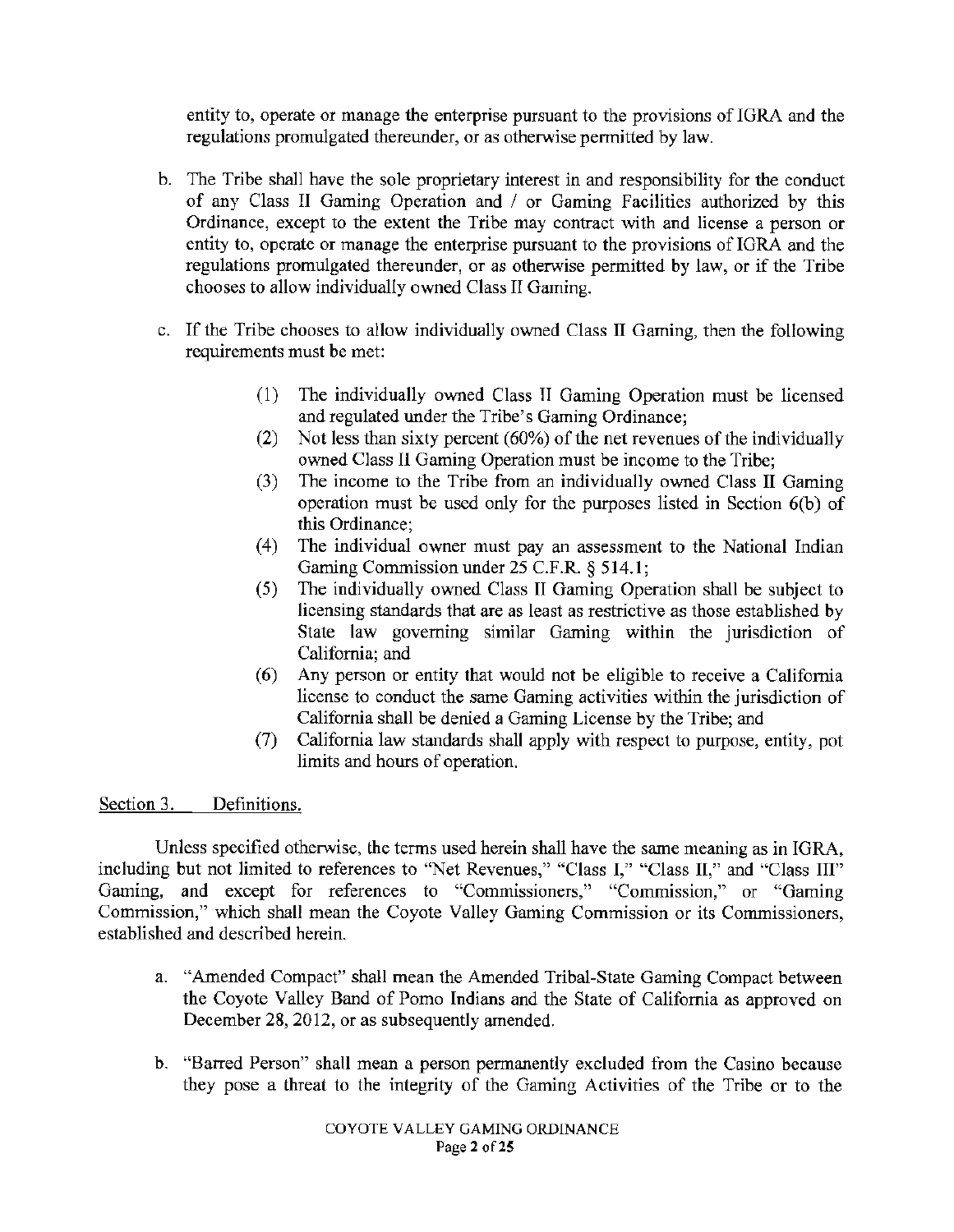integrity of regulated Gaming within the State, due to their past behavior, criminal history, or association with persons or organizations.

- c. "Closely Associated Independent Contractor" shall mean any contractor that shares common ownership, officers or directors with any management principal or person related thereto.
- d. "Gaming" shall mean an activity in which a person stakes or risks something of value on the outcome of a contest of chance or a future contingent event, not under his or her control or influence, upon an agreement or understanding that the person, or someone else, will receive something of value in the event of a certain outcome, but shall not include bona fide business transactions.
- e. "Gaming Activities" shall mean any Class 1, Class 11, or Class Ill Gaming Activity conducted by or under the jurisdiction of the Tribe.
- f. "Gaming Commission" shall mean the Coyote Valley Gaming Commission, as established herein to monitor the Gaming Activities, investigate wrongdoing, conduct background investigations, issue licenses, and perform other duties as required for the regulation of Gaming on the Tribe's Indian Lands.
- g. "Gaming Contractor" shall mean any person or entity that supplies Gaming devices or other Gaming equipment, personnel, or services (including Gaming management or consulting services) to any Gaming Activity or enterprise.
- h. "Gaming Employee" shall mean any natural person who (a) conducts, operates, maintains, repairs, accounts for, or assists in any Gaming Activities, or is in any way responsible for supervising such Gaming Activities or persons who conduct, operate, maintain, repair, account for, or supervise any such Gaming Activities; (b) is in a category under federal or tribal Gaming law requiring licensing; (c) is an employee of the Gaming Commission with access to confidential information; or  $(d)$  is a person whose employment duties require or authorize access to areas of the Gaming Facility in which Gaming Activities are conducted that are not open to the public.
- i. "Gaming Enterprise" shall mean any Gaming business, event, enterprise or activity conducted by or under the jurisdiction of the Tribe and shall have the same meaning as "Gaming Operation."
- j. "Gaming Facility" shall mean each physical location where Gaming Activities occur and which is licensed by the Gaming Commission.
- k. "Gaming Operating Expense" shall mean any expense associated with the operation of the Gaming Enterprise.
- l. "Indian Lands" shall mean the Tribe's lands meeting the definition of 25 U.S.C. § 2703.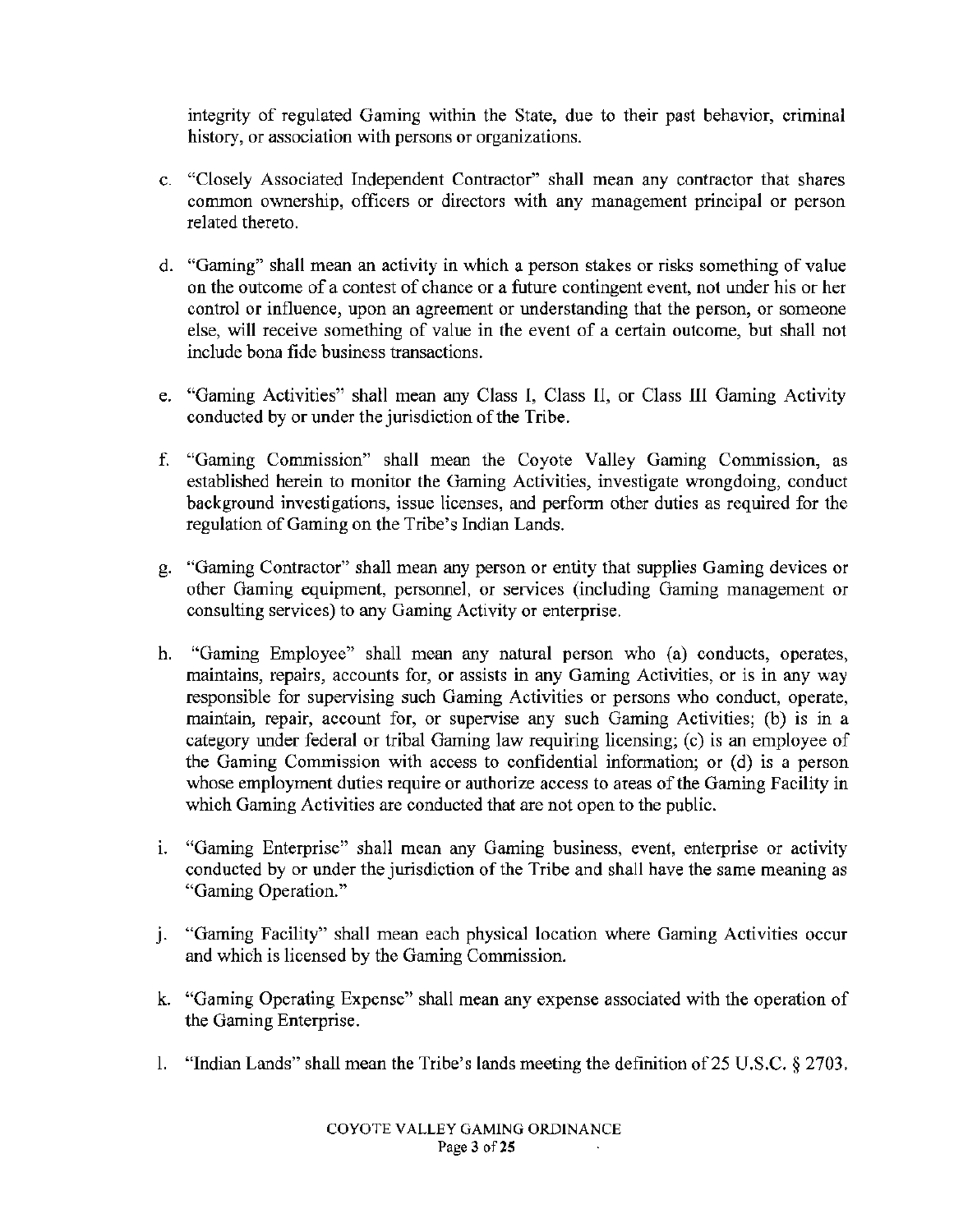- m. "Key Employee" shall mean a person who performs one or more of the following functions: bingo caller, counting room supervisor, chief of security, custodian of Gaming supplies or cash, floor manager, pit boss, dealer, croupier, approver of credit, or custodian of Gaming devices including those persons with access to cash and accounting records within such devices. If not otherwise included, any other person whose total cash compensation is in excess of \$50,000 per year, and the four (4) most highly compensated persons in the Gaming Enterprise are included in the definition of Key Employees. At the discretion of the Gaming Commission, other positions or persons may be included under and subject to the requirements for Key Employees.
- n. "National Indian Gaming Commission" ("NIGC") shall mean the commission established under IGRA.
- o. "Net Revenues" shall mean gross Gaming revenues from all Gaming Activities of a Gaming Enterprise, less amounts paid out as, or paid for, prizes and less total Gaming-related operating expenses, excluding management fees.
- p. "Notice of Results" shall have the meaning set forth in Section 10(1)(2).
- q. "Person" shall mean any natural person or entity, including but not limited to corporations, partnerships and trusts.
- r. "Primary Management Official" shall mean a person who has management responsibility for a management contract; any person who has authority to hire and fire employees or to set up working policy for the Gaming Enterprise; or the chief financial officer or other person who has financial management responsibility. At the discretion of the Gaming Commission, other positions or persons may be included under and subject to the requirements for Primary Management Officials.
- s. "Related to" shall refer to persons who are related as a father, mother, sister or brother.
- t. "Reservation" shall mean the Tribe's lands meeting the definition of 25 C.F.R. § 292.2.
- u. "State" shall mean the State of California.
- v. "State Gaming Agency" shall mean the entity or entities authorized by the State to investigate, approve, regulate and license Gaming pursuant to the California Gambling Control Act, or any successor statutory scheme, and any entity or entities in which that authority may hereafter be vested.
- w. "Tribal Constitution" shall mean the Document Embodying the Laws, Customs and Traditions of the Coyote Valley Band of Pomo Indians.
- x. "Tribal Corporation" shall mean any corporation wholly owned by the Tribe to which the Tribal Council has delegated managerial authority or transferred ownership over the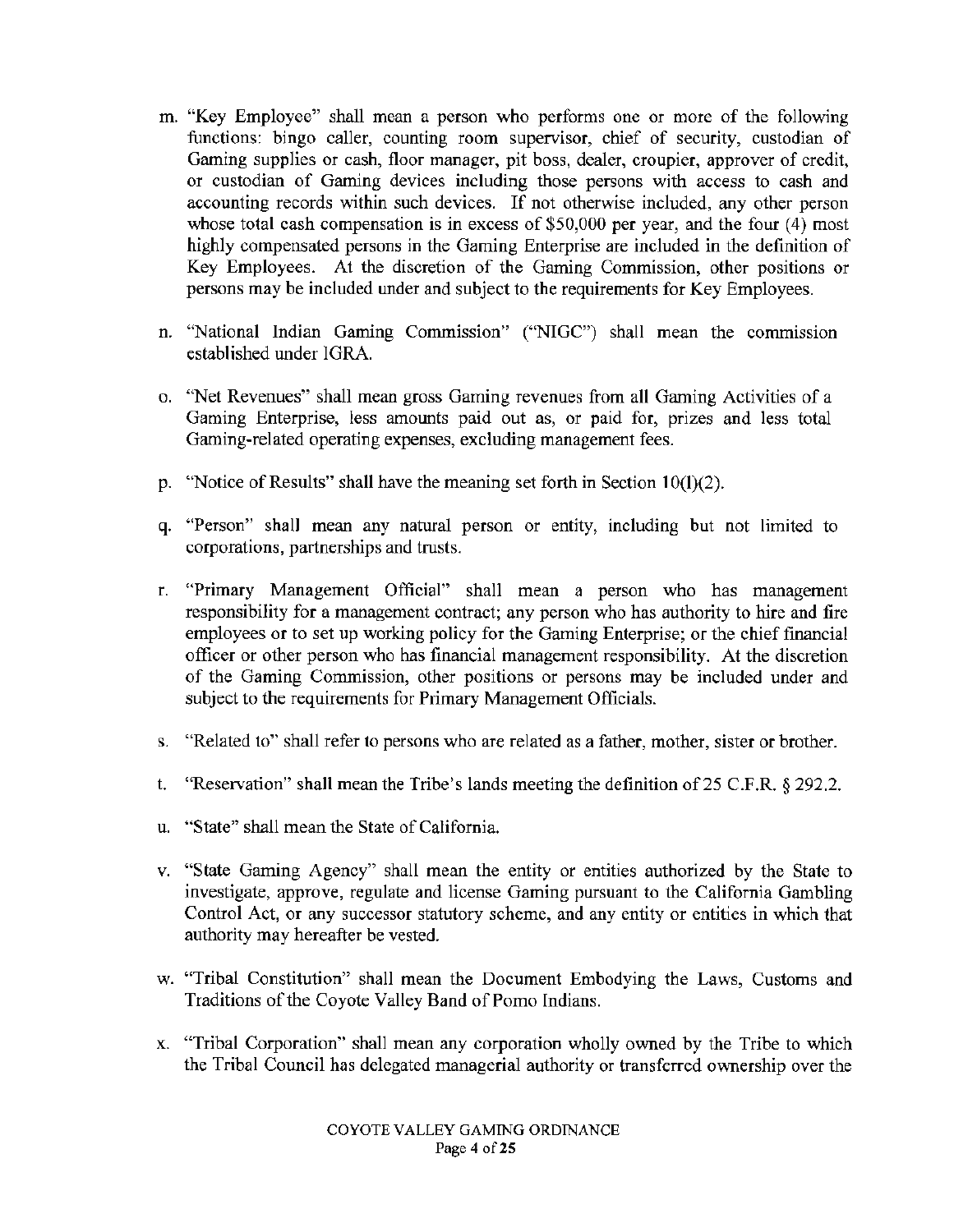Gaming Enterprise, including, but not limited to, the Coyote Economic Development Corporation ("CEDCO") or a subsidiary thereof.

- y. "Tribal Council" shall mean the Coyote Valley Tribal Council, the representative governing body of the Tribe, as set forth in the Tribe's Constitution.
- z. "Tribal Court" shall mean any court established by the Tribe to hear disputes arising out of this Ordinance or, if there is none that can exercise jurisdiction, then the Coyote Valley Tribal Council.
- aa. 'Tribal Member" shall mean any duly enrolled member of the Tribe.

Section 4. Gaming Commission.

- a. Establishment of Gaming Commission. There is established by the Tribe a Commission, acting under the authority of the Tribe, to be known as the Coyote Valley Gaming Commission. The Gaming Commission shall be comprised of three (3) persons ("Commissioners") who would themselves qualify for licensing under this Ordinance, and shall be appointed by the Coyote Valley Tribal Council.
- b. Disqualifications for Office. The following persons shall not serve as Commissioners:
	- (1) Employees of any Gaming Enterprise within the Tribe's Indian Lands;
	- (2) Gaming Contractors or Persons related to any Gaming Contractor (including any principal thereof or Closely Associated Independent Contractor);
	- (3) Persons who would not be eligible to be officers of the Tribe pursuant to the Tribe's Constitution;
	- (4) No members of the Coyote Valley Tribal Council may serve on the Gaming Commission;
	- (5) Persons who would not be licensable to serve as Key Employees or Primary Management Officials.
- c. Terms of Office. All members of the Gaming Commission shall be appointed for staggered terms of three (3) years by the Tribal Chairperson and subject to the approval of the Tribal Council.
- d. Removal from Office. Commissioners may only be removed from office before the expiration of their terms by the Tribal Council for neglect of duty, misconduct, malfeasance, or other acts that would render such persons unqualified for his/her position or for licensure hereunder. An affirmative vote of at least five (5) members of the Tribal Council, taken in an open meeting after a duly noticed hearing at which the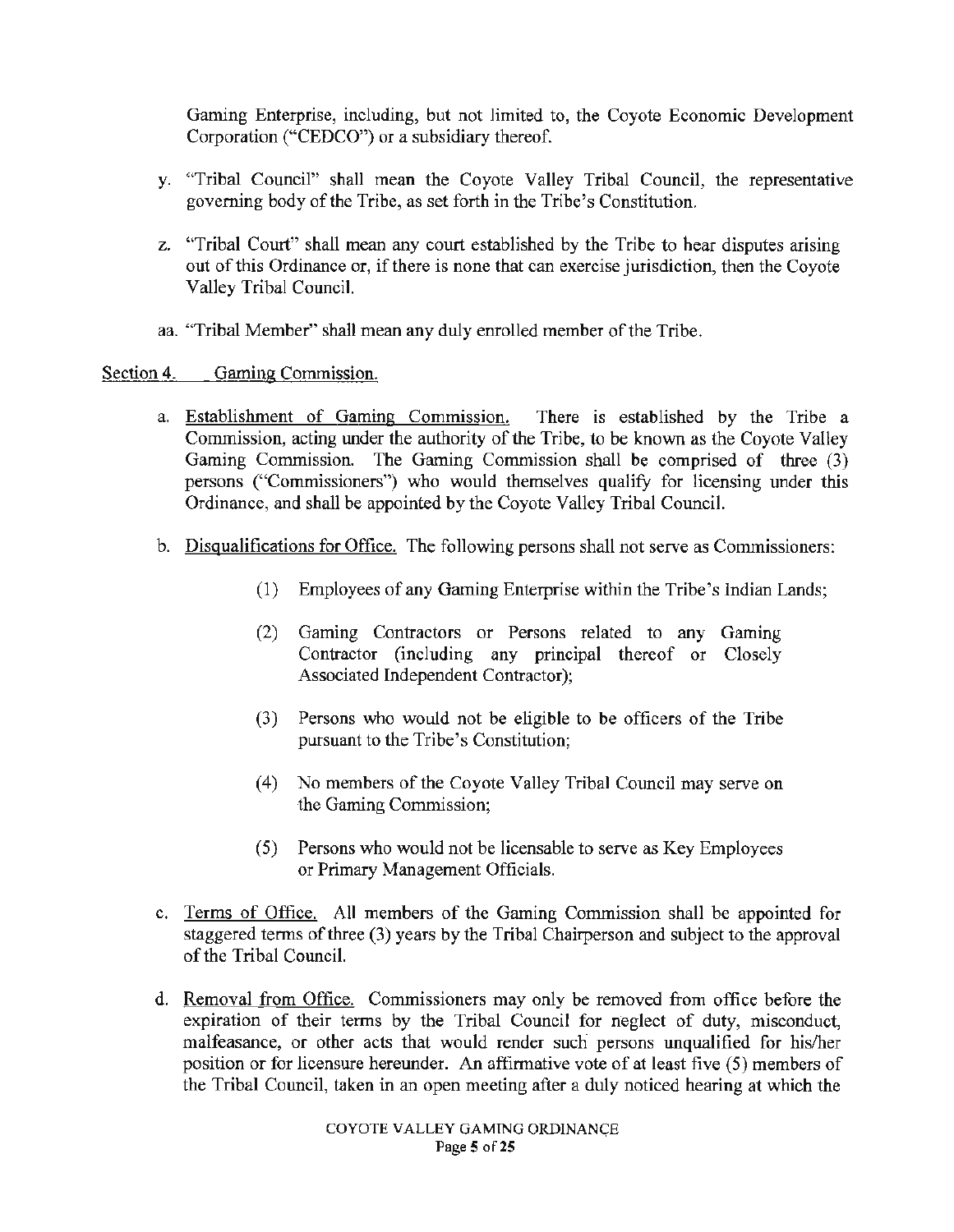Commissioner charged with misconduct shall have the right to hear and present evidence concerning his/her removal, shall be required to remove a member of the Commission. At the request of the Commissioner whose removal is at issue, the hearing may be held in executive session. The Tribal Council also may elect to receive in executive session any evidence, public disclosure of which might compromise any on-going law enforcement investigation. Any allegations of neglect of duty, misconduct, malfeasance, or other acts that would render the Commissioner unqualified for his or her position must be substantiated by a preponderance of the evidence (more likely than not). A Commissioner shall be given a reasonable opportunity to provide evidence rebutting the grounds for his or her removal before the removal is final. A wrongful removal shall entitle the affected Commissioner to compensation for expenses incurred in an appeal and any pay withheld.

- e. Quorum. A majority of the Commissioners of the Gaming Commission shall constitute a quorum.
- f. Officers and Duties. The Gaming Commission shall elect, by majority vote, a Chairperson, Vice-Chairperson and Secretary. Elections for Chairperson, Vice-Chairperson and Secretary shall take place each time a Commissioner is newly appointed or reappointed by the Tribal Council. The Chairperson shall preside over meetings of the Gaming Commission and the Vice-Chairperson shall preside in the absence of the Chairperson. The Secretary shall record in writing the minutes of all Gaming Commission meetings and all official actions taken by the Gaming Commission.
- g. Voting. All actions of the Gaming Commission shall be taken by majority vote while a quorum exists. The Commission Chairperson may vote on any issue.
- h. Meetings. Meetings shall be held at least once per month, on the second Tuesday of the month at the Gaming Commission office or other location within the Tribe's Indian Lands chosen by the Gaming Commission. Additional meetings may be held as called by the Chairperson or by at least two (2) other Commissioners. Notice of meetings shall be given in writing to each Commissioner. Meetings may be called at any time, by any means, with unanimous consent of the Commissioners.
- 1. Compensation for Serving. The Tribal Council shall determine and authorize the compensation to be paid to Commissioners based on a determination of time required to be expended for Commission duties and the qualifications of the appointed Commissioners.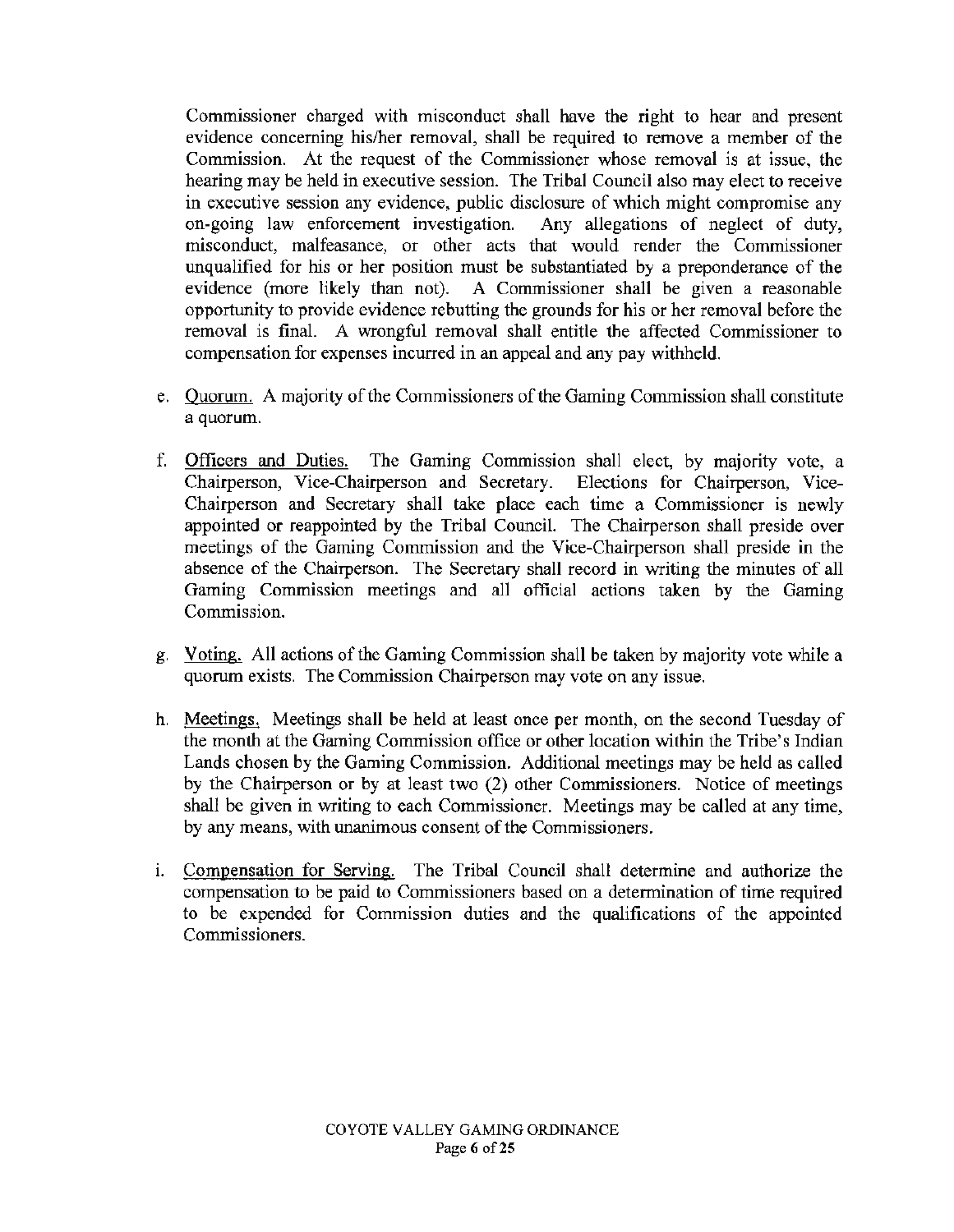# **J.** Powers and Duties.

The Gaming Commission shall have the power and duty to:

- (1) Inspect, examine and monitor Gaming Activities, including the power to demand access to and inspect, examine, photocopy and audit all papers, books and records respecting such Gaming Activities;
- (2) Investigate any suspicion of wrongdoing in connection with any Gaming Activities;
- (3) Conduct, or cause to be conducted, such investigations as may be necessary to determine in connection with any Gaming Activities, compliance with law or this Ordinance or any contracts, agreements, goods, services, events, incidents, or other matters related to Gaming Activities;
- ( 4) Conduct, or cause to be conducted, background investigations regarding any person in any way connected with any Gaming Activities and issue licenses to, at minimum, all Key Employees and Primary Management Officials according to requirements at least as stringent as those **in** 25 C.F.R. parts 556 and 558;
- (5) Hold such hearings, sit and act at such times and places, summon persons within the Tribe's Indian Lands to attend and testify at such hearings, take such testimony, and receive such evidence as the Gaming Commission deems relevant in fulfilling its duties;
- (6) Administer oaths or affirmations to witnesses· appearing before the Gaming Commission;
- (7) Implement and administer a system for investigating, licensing and monitoring employees and others connected with Gaming Activities, as described below, including the issuance of licenses to Gaming Facilities, individuals and entities as required under this Ordinance and the IGRA;
- (8) Hear disputes against the Gaming Enterprise, in accordance with the procedures established in this Ordinance;
- (9) Subject to the approval of the Tribal Council and the appropriation of funds therefor, to employ such staff and support services as reasonably required to **fulfill** its responsibilities under this Ordinance; compensation of such employees shall be limited to that which is comparable to compensation paid to persons performing similar duties in other governmental Gaming regulatory agencies;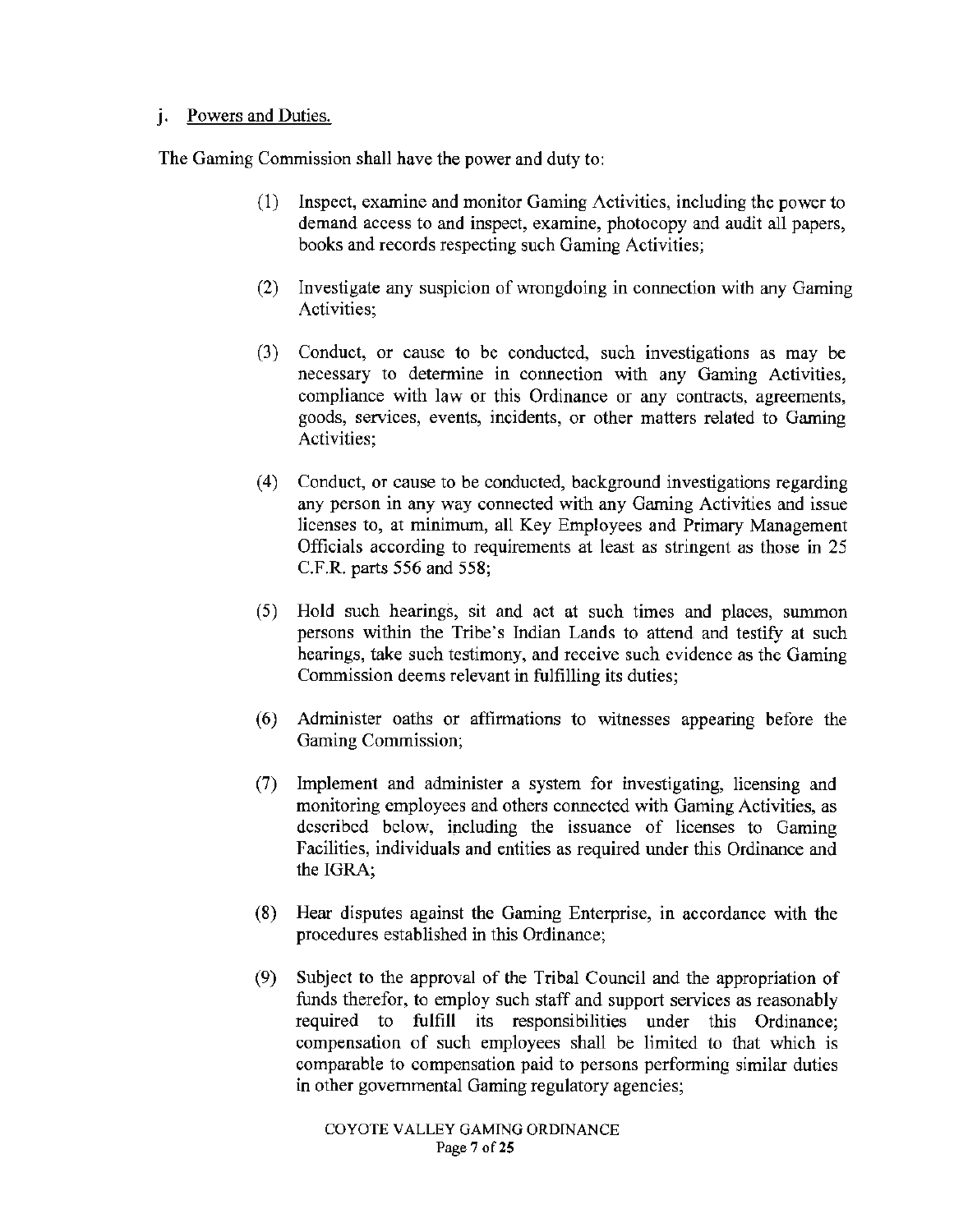- $(10)$  To the extent required, comply with any reporting requirements established under a tribal-state compact to which the Tribe is a party and other applicable law, including the IGRA;
- (11) Promulgate and issue such regulations as it deems appropriate, subject to review and approval by the Tribal Council, in order to implement and enforce the provisions of this Ordinance including, but not limited to, adopting rules of procedure governing how its meetings will be conducted;
- (12) Promulgate regulations, subject to review and approval by the Tribal Council, to describe and establish rules for each Class II or Class III games authorized to be conducted within the Tribe's Indian Lands, and to ensure that no form of Gaming may be conducted within the Tribe's Indian Lands without the prior approval of the Gaming Commission; and
- (13) Carry out such other duties with respect to Gaming Activities within the Tribe's Indian Lands as the Tribal Council shall direct.
- (14) The Gaming Commission has clear authority to take enforcement actions, including the authority to suspend or revoke an individual license and may order the suspension or revocation of credit card or purchase authority. To carry out its regulatory duties, the Gaming Commission has unrestricted access to all areas of the Gaming Operation and to all records.
- ( 15) The Gaming Commission is empowered to act independently and autonomously from the Tribal Council in all matters within its purview. No prior or subsequent review by the Tribal Council of any actions of the Gaming Commission is required except as otherwise explicitly provided in this Ordinance.
- (16) All members of the Gaming Commission shall attend 16 hours of regulatory, Gaming-related training each year.
- (17) The Tribe's Gaming Operation, or the Tribal Council or the governing body of a Tribal Corporation shall inform the Gaming Commission of any non-budgeted expenditure greater than \$500.00 that it intends to pay from the Tribe's Gaming Operation's accounts prior to making the expenditure. If within two business days the Gaming Commission determines that the expenditure is not a bona fide Gaming Operating Expense, then the Gaming Commission shall not permit the proposed expenditure and shall provide their decision in writing. If the Gaming Commission does not take action to deny the expenditure within the two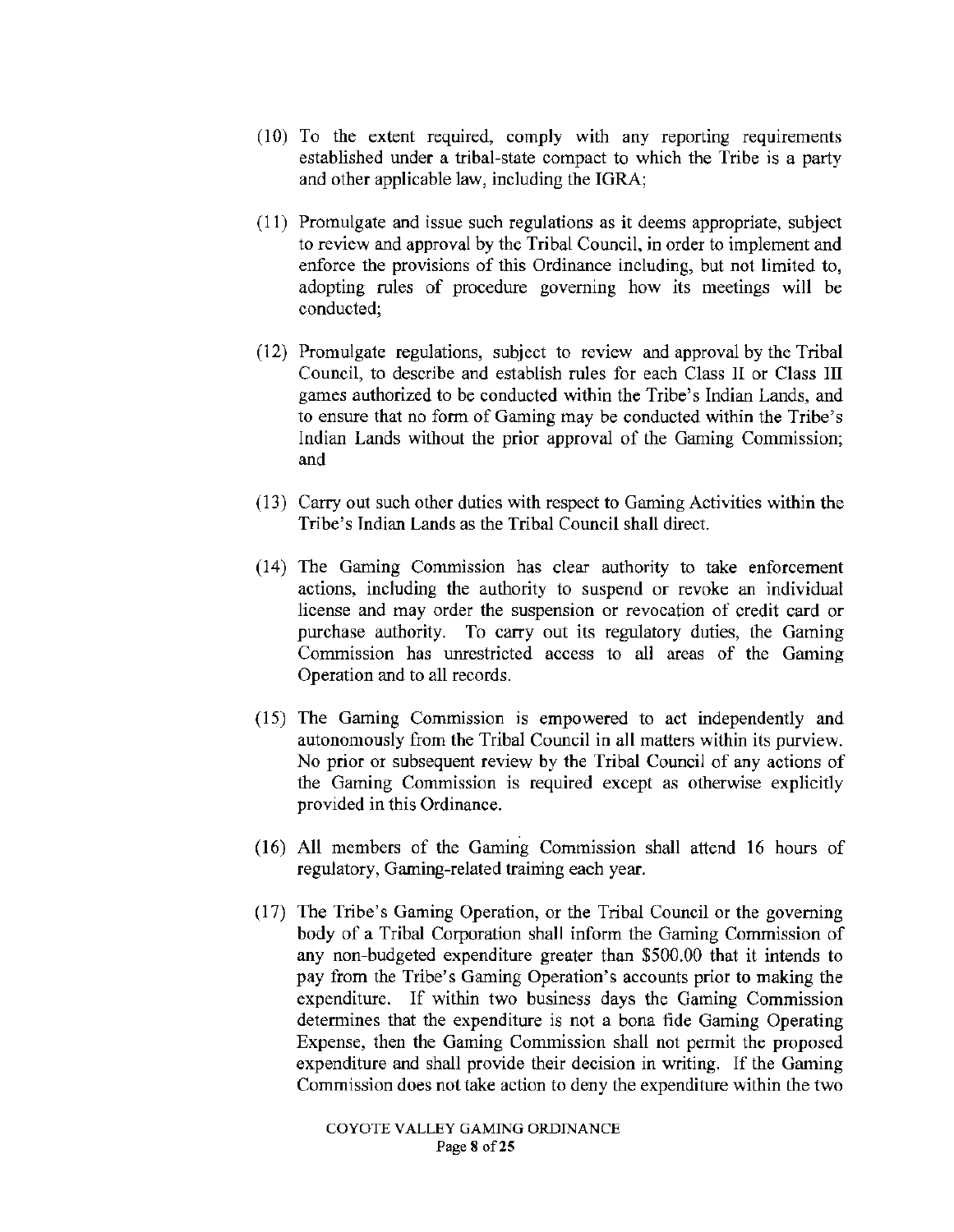business days, the Tribe's Gaming Operation may proceed with the nonbudgeted expenditme.

- (18) Establish and maintain a list of Barred Persons prohibited from entering the Gaming Facility who, because of their past behavior, criminal history, or association with persons or organizations, pose a threat to the integrity of the Gaming Activities of the Tribe or to the integrity of regulated Gaming within the State.
- (19) Forward a list of all Gaming Employees to the State Gaming Agency on a monthly basis, including the Gaming Employees' names, badge identification numbers (if any), and job titles.
- k. Annual Reports. On or before April 30th of each year, the Gaming Commission shall provide to the Tribal Council an Annual Report summarizing its activities during the prior twelve (12) month period ending on December 31st, and accounting for all receipts and disbursements. The Tribal Council shall cause copies of the Annual Report to be made available to Tribal Members within thirty (30) days after receipt.
- l. Other Reporting Requirements. As required, the Gaming Commission shall comply with any reporting requirements established under the Amended Compact to which the Tribe is a patty, and other applicable law, including the IGRA and regulations promulgated thereunder.
- m. Prohibitions.
	- (1) Members of the Gaming Commission, the Tribal Council, and the governing body of a Tribal Corporation are prohibited from gambling in the Casino.
	- (2) Members of the Gaming Commission, the Tribal Council, and the governing body of a Tribal Corporation are prohibited from accepting complimentary items valued at more than fifty dollars (\$50.00) from the Casino.

Section 5. Permitted Gaming Activities.

- a. Unauthorized Gaming Prohibited. All Gaming Activities within the Tribe's Indian Lands (whether Class I, II or III) are prohibited except as expressly authorized under this Ordinance.
	- (1) Class I Gaming. Class I Gaming Activities are hereby permitted to the extent consistent with Tribal custom and practice. The Gaming Commission may prohibit and prevent any conduct which is claimed to be Class I Gaming if the Gaming Commission finds that such conduct is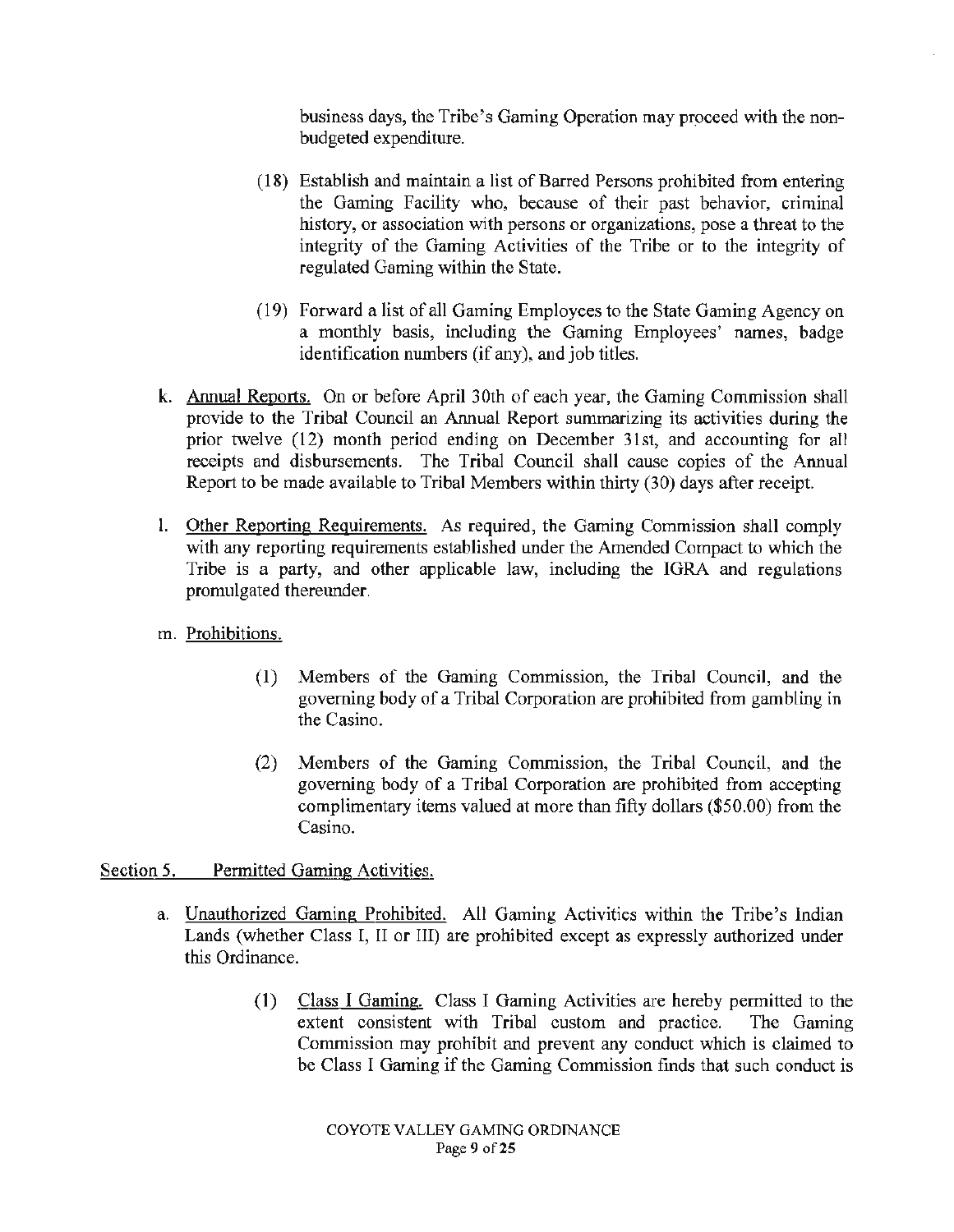not in accordance with Tribal customs or practices or violates IGRA or any other applicable federal, state or Tribal law.

(2) Class II and Class III Gaming. Class II and Class III Gaming within the Tribe's Indian Lands is hereby authorized, provided the Tribe has the sole proprietary interest in and responsibility for the conduct of any Gaming enterprise, or to the extent the Tribe may contract with any licensed person or entity to own, operate or manage the enterprise pursuant to the provisions of IGRA or as otherwise permitted by law, or as otherwise permitted by Section 2 of this Ordinance. Nothing herein shall prohibit the Tribe from engaging the services of non-Tribal persons as employees thereof or engaging any person or entity to provide consulting or other technical assistance or to assist the Tribe in the management of Gaming Activities pursuant to a management agreement entered into under the provisions of IGRA. Class III Gaming shall be conducted in accordance with any tribal-state compact between the Tribe and the State, or any alternative thereto as provided by IGRA.

#### Section 6. Gaming Revenues.

- a. Tribal Property. Except as provided for under the terms of an agreement pursuant to the provisions of IGRA or as otherwise permitted by law, all revenues generated from any Class II or Class III Gaming Activities are the property of the Tribe. Any profits or net revenues from Gaming Activities shall be deposited into the Tribe's general treasury or such other account as the Tribe shall determine. Once becoming part of the treasury, such funds shall lose any identity as Gaming revenues except to the extent necessary to identify them as such in order to comply with applicable law. No Tribal Member shall be deemed to have any interest in such profits or net revenues, provided that the Tribal Council may adopt rules for distributing Gaming proceeds to Tribal Members on a per capita basis provided such plan meets the requirements of IGRA, 25 U.S.C. § 2710 (b)(3). Payments of the general treasury funds to Tribal Members for the promotion of general welfare under a governmental program of the Tribe, including but not limited to payments related to health, welfare, education, elderly care, and housing, shall not be deemed to be per capita payments.
- b. Use of Net Revenues. Net Revenues from Gaming Activities shall not be used for purposes other than:
	- (1) To fund tribal government operations or programs;
	- (2) To provide for the general welfare of the Tribe and its members;
	- (3) To promote economic development for the Tribe;
	- (4) To donate to charitable organizations; or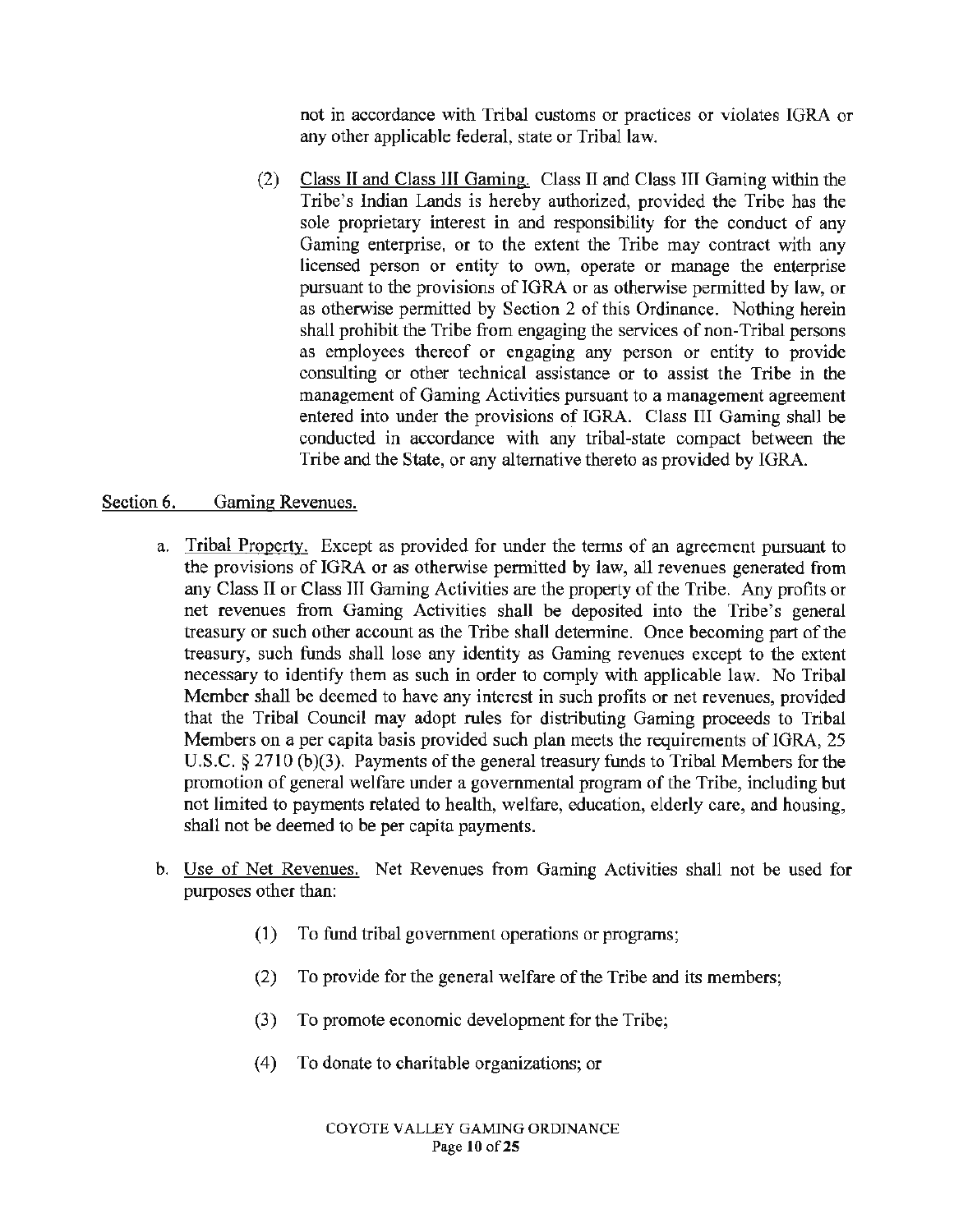(5) To help fund operations of local government agencies.

# Section 7. Operation of Gaming Enterprises.

- d. Licensed Gaming Facilities. Except to the extent authorized by an agreement pursuant to the provisions of IGRA or as otherwise permitted by law and this Ordinance, Gaming Activities shall only be conducted in Tribally licensed Gaming Facilities pursuant to the provisions of this Ordinance. The Gaming Facilities shall be Tribally owned unless the Tribe chooses to allow individually owned Class 11 Gaming pursuant to Sections 2(b) and 2(c). Such Gaming Activities shall be conducted in accordance with the terms and conditions of any license issued by the Tribe for such purposes as to each Gaming Facility before any Gaming Activities may occur therein. Such licenses shall specify the hours of operation, type and scope of Gaming Activities allowed therein, permitted uses of the Gaming Facility for other activities, rules of conduct for employees and patrons, regulation of alcoholic beverages, food handling and entertainment, and such other matters as the Gaming Commission or the Tribal Council may deem necessary to the conduct of Gaming Activities therein.
- a. Protection of Environment and Public. Any construction or maintenance of any Gaming Facility, and the operation of Gaming therein, shall be conducted in a manner which adequately protects the environment and the public health and safety.
- b. Patron Dispute Resolution Regarding Alleged Compensable Injuries. Patrons who have claims against the Gaming Enterprise or against any management contractor which could constitute Compensable Injuries, as that term is defined in the Tort Claims Ordinance, shall have the right to file a petition for relief with the Gaming Commission and the patron's claims will be processed in conformity with the Tort Claims Ordinance.
- c. Patron Dispute Resolution Regarding Alleged Winnings and Cheating. Whenever any Gaming Operation or Gaming management contractor is accused by a patron of cheating at the playing of any game or any Gaming Operation or Gaming management contractor refuses payment of alleged winnings to a patron, and the general manager of that Gaming Operation and the patron are unable to resolve the dispute to the satisfaction of the patron and the dispute involves:
	- (1) Less than \$500 of alleged winnings: the general manager shall investigate the dispute and offer an appropriate resolution to the patron and shall notify the Gaming Commission of the dispute. The general manager shall also inform the patron of his or her right to request that the Gaming Commission conduct an investigation and the fact that the patron must request an investigation within seven (7) days of the alleged cheating or payment refund. Upon receipt of such a request, the Gaming Commission shall conduct whatever investigation it deems necessary and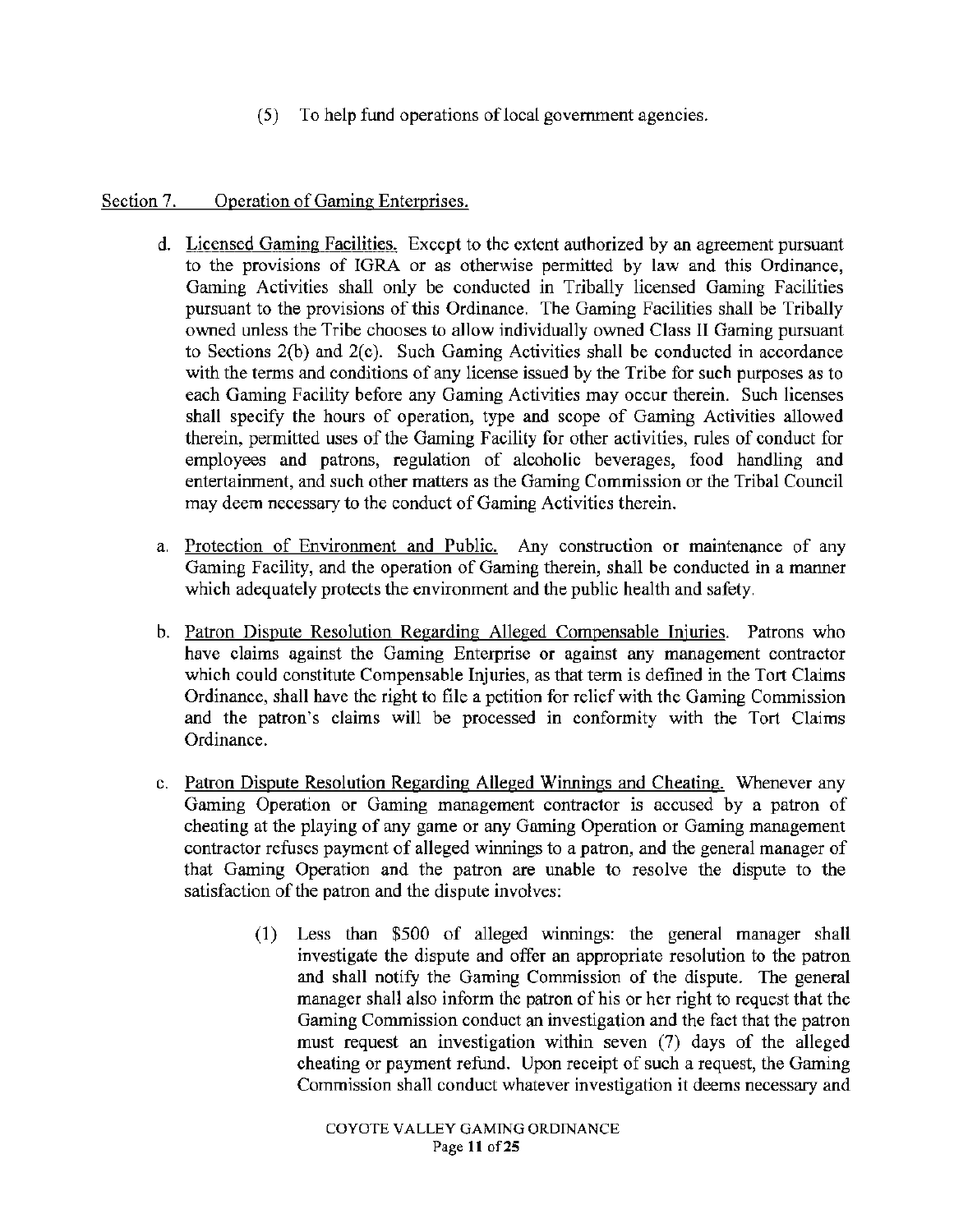shall determine within fifteen (15) days whether payment should be made; or

- (2) At least \$500 of alleged winnings: the general manager shall immediately notify the Gaming Commission, in writing. The Gaming Commission shall immediately conduct whatever investigation it deems necessary and shall determine, within fifteen (15) days of notification, whether a refund of the wager, in the event of cheating, or payment should be made.
- (3) If the dispute results from an equipment malfunction or violation of an operations procedure or Gaming Commission regulation, the general manager shall immediately correct the problem or disable the equipment to ensure that a similar problem does not occur in the future. In addition, the general manager shall notify the Gaming Commission within five (5) calendar days of the malfunction of the steps that were taken.
- (4) Patrons may obtain a complaint form at any time.
- (5) Patrons who have complaints against the Gaming Operation or disputes with any Gaming management contractor or its employees related to alleged winnings or cheating shall have the right to file a petition for relief with the Gaming Commission and the patron's complaints will be processed in conformity with Regulation 8, Patron Complaints.

#### Section 8. Annual Audits.

Annual outside auditing of each Gaming Activity by a recognized independent accounting firm shall be conducted and the results thereof reported to the Tribal Council, the State of California as required by the Amended Compact, and to the extent required by law, the Bureau of Indian Affairs and the NIGC.

# Section 9. Contract Audit Requirements.

All contracts for supplies, services, or concessions for a contract amount in excess of \$25,000 annually (except contracts for professional legal or accounting services) relating to Class JI or Class III Gaming within the Tribe's Indian Lands shall be subject to independent audits.

#### Section 10. Licenses.

a. Licensing and Background Investigation Requirements. It is the declared policy of the Tribe that all Gaming Activities be licensed and controlled so as to protect the morals, good order and welfare of Tribal Members and other persons within the Tribe's Indian Lands and to preserve the honesty, fairness and integrity of such Gaming Activities. Accordingly, no person shall engage in any Class ll or Class III Gaming Activities within the Tribe's Indian Lands without an appropriate and valid Class II or Class III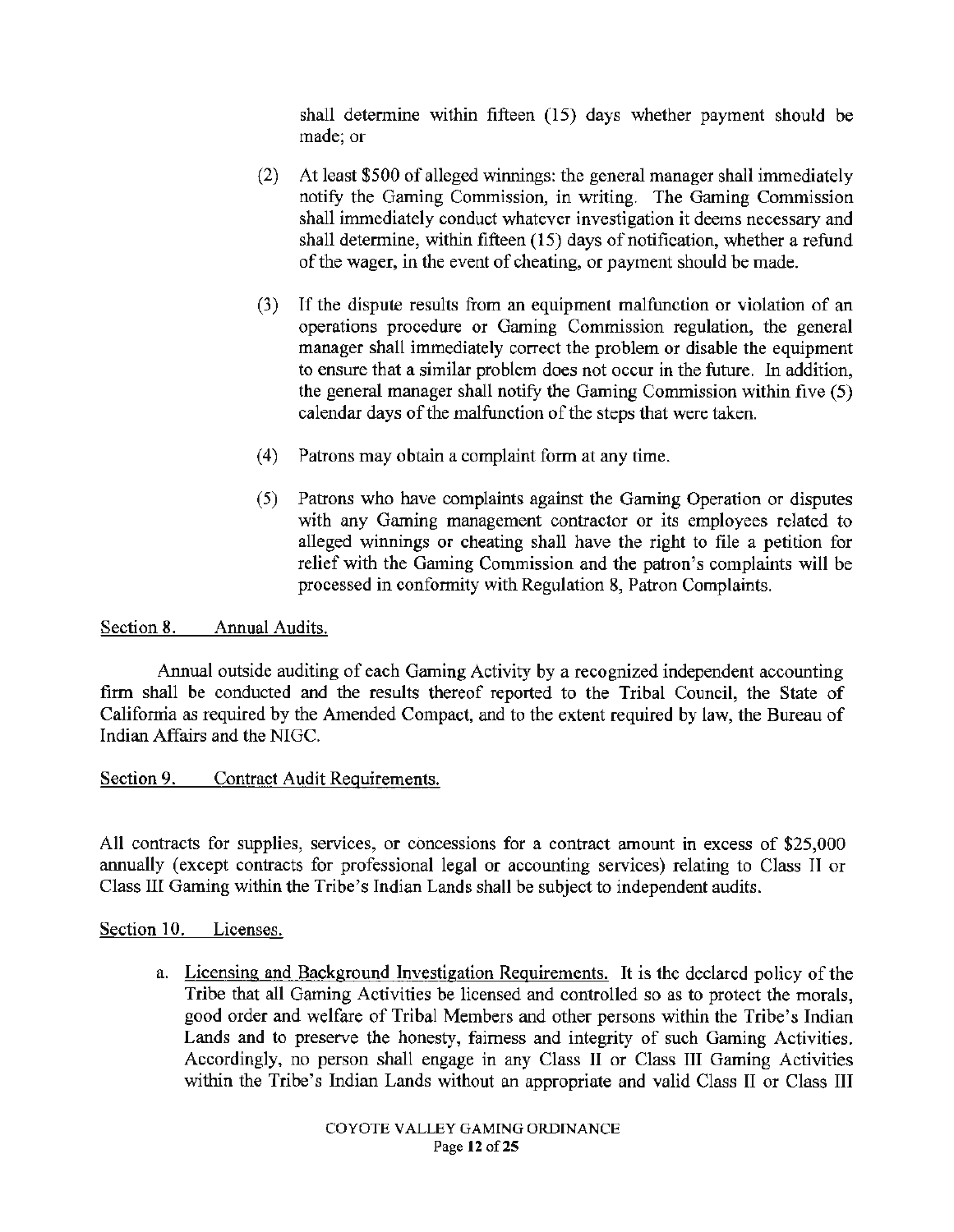license issued by the Gaming Commission. Any license which is issued, or finding of eligibility or approval by the Gaming Commission. shall be deemed a privilege subject to suspension or revocation. No license shall be issued that would place the Tribe in violation of the IGRA, regulations promulgated thereunder or, as applicable, provisions of a tribal-state compact. or of any applicable law, including Tribal law.

- (1) Gaming Commissioners shall be subjected to a background investigation and deemed suitable by the Tribal Council before appointment to the Gaming Commission.
- (2) Gaming Commission employees shall be subjected to a background investigation and deemed suitable by the Gaming Commission before employment with the Gaming Commission.
- (3) For applicants who are business entities, the licensing provisions of this Ordinance shall apply to the entity as well as to:
	- (a) Each of its officers and directors;
	- (b) Each of its principal management employees, including any chief executive officer, chief financial officer, chief operating officer, and general manager;
	- ( c) Each of its owners or partners, if an unincorporated business; and
	- (d) Each of its shareholders who owns more than ten (10%) of the shares of the corporation, if a corporation.
- ( 4) The licensing provisions of this Ordinance shall apply to each Financial Source as defined in Section 2.5 of the Amended Compact that, alone or in combination with others, has provided financing in connection with any Gaming Activities if that Financial Source provided more than ten percent ( 10%) of either start-up capital, or of a combination thereof, over a twelve (12) month period. The following entities arc exempt from Financial Source licensing:
	- (a) A federally-regulated or state-regulated bank, savings and loan association, or other federally or state-regulated lending institution;
	- (b) An entity described in the California Gambling Control Commission's Uniform Tribal Gaming Regulation CGCC-2, subdivision (f), when that entity is a Financial Source solely by reason of being (i) a purchaser or a holder of debt secwities issued directly or indirectly by the Tribe for a Gaming Enterprise or (ii) the owner of a participation interest in any amount of indebtedness for which a federally-regulated or state-regulated bank, savings and loan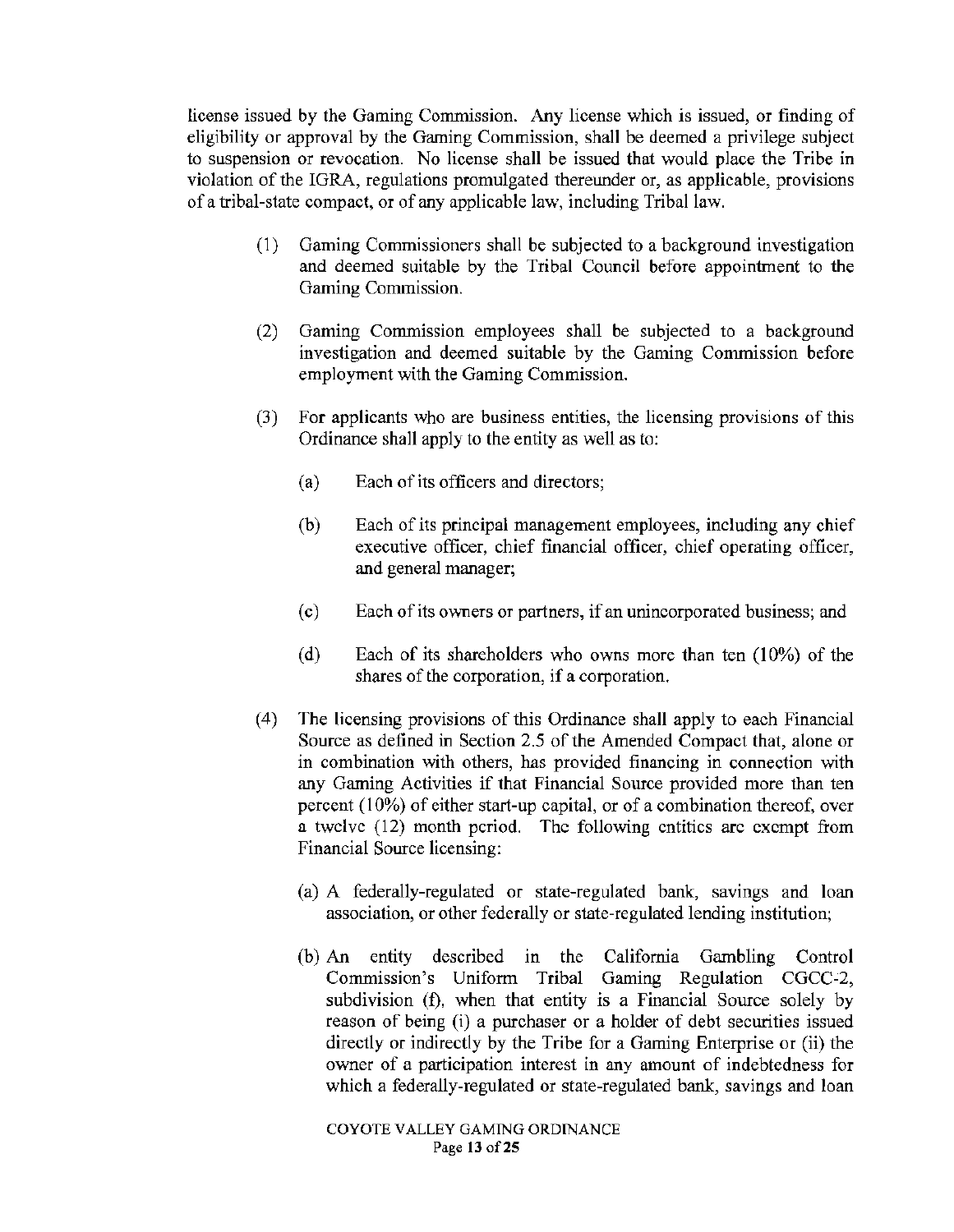association, or other federally or state-regulated lending institution is the creditor;

- (c) An investor who, alone or together with any persons controlling, controlled by or under common control with such investor, holds less than ten percent  $(10\%)$  of all outstanding debt securities issued directly or indirectly by the Tribe for a Gaming Enterprise;
- ( d) An agency of a federal, state or local government providing financing, together with any person purchasing any debt securities of the governmental agency to provide such financing;
- (e) An entity described in the Califomia Gambling Control Commission's Uniform Tribal Gaming Regulation CGCC-2, subdivision (h); and
- (f) A person or entity whose sole connection with a provision or extension of financing to the Tribe is to provide loan brokerage or debt servicing for a Financial Source at no cost to the Tribe or the Gaming Operation, provided that no portion of any financing provided is an extension of credit to the Tribe or the Gaming Operation by that person or entity.
- b. Applicant Claim of Privilege. An applicant may claim any privilege afforded by law in connection with a Gaming license application or investigation, but a claim of privilege with respect to any testimony or evidence pertaining thereto may constitute sufficient grounds for denial, suspension or revocation.
- c. Release of Infonnation. All persons applying for a license shall agree to release the information necessary in order for the Gaming Commission to achieve its goals under this Ordinance, and to furnish such information to the Bureau of Indian Affairs, the NIGC, the State of Califomia, or such other govemmental agency as may be required by applicable law.
- d. Types of Licenses. Three classes of licenses (Class A, Class B, and Class C) shall be issued to persons and entities associated with Gaming Activities.
	- ( 1) Class A Licenses. Before permitting any person to become permanently associated with any Gaming Activities as an investor, management entity, or other person owning or controlling ten percent (10%) or more of any interest in any management entity, or any Primary Management Official, Key Employee, Closely Associated Independent Contractor, or other individual or entity with significant influence over the management or operation of the Gaming Operation, or a Class II or III Gaming Employee, supplier, manufacturer or distributor, such person shall obtain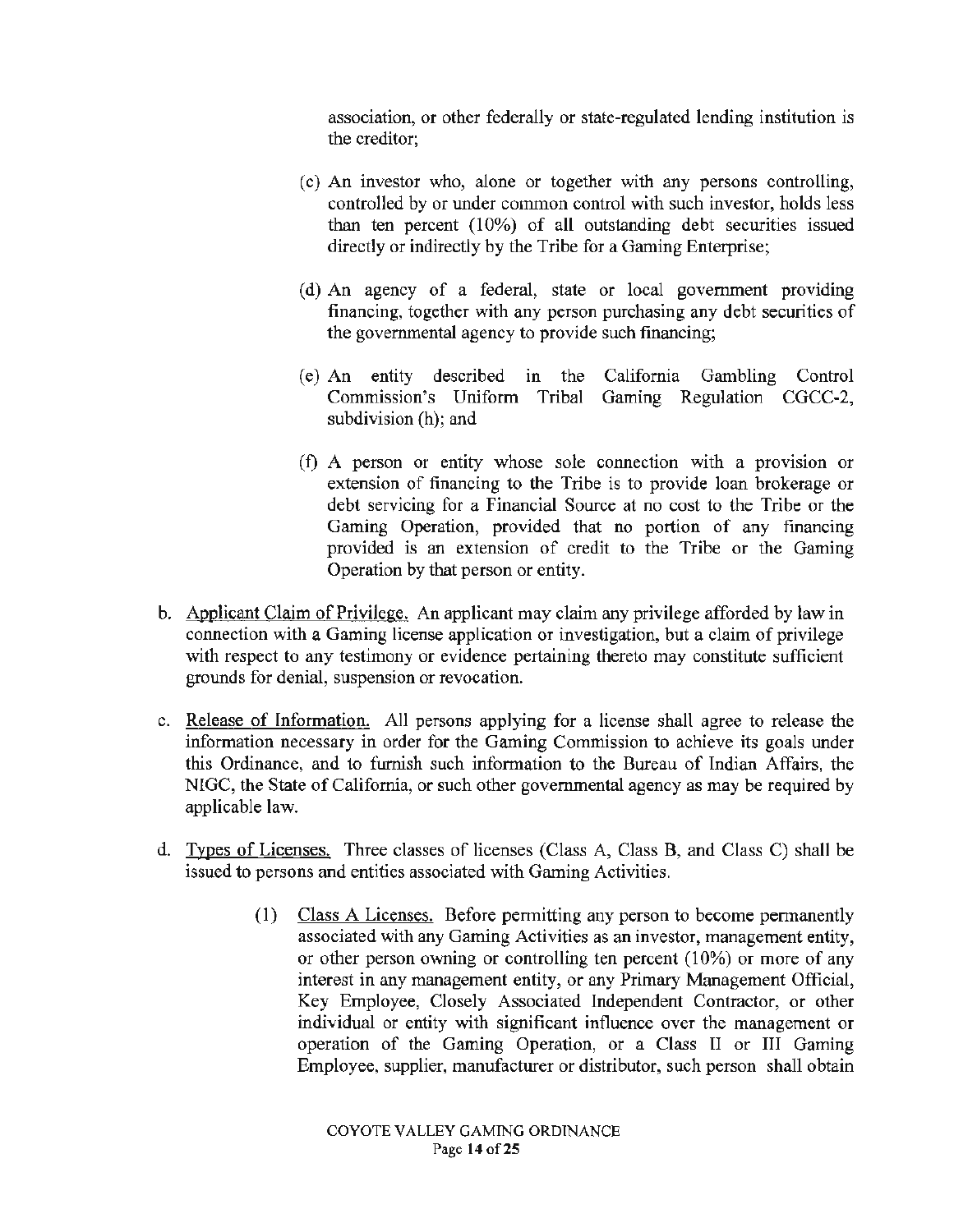a Class A license. The Gaming Commission shall conduct or cause to be conducted a background investigation to determine if such person has:

- (a) Any criminal record or any reputation, prior activities, habits or associations which might pose a threat to the public interest or to the effective regulation of Gaming.
- (b) Anything else in their background which might create or enhance the dangers of unsuitable, unfair, or illegal practices and methods and activities in the conduct of Gaming.
- (2) Class B Licenses. Persons who are not among those identified in subsection (1) above, but are to be employed at a Gaming Facility within the Tribe's Indian Lands in some other capacity, such as in non-Gaming related activities, shall be required to obtain a Class B license from the Gaming Commission. Such persons must establish that they have not engaged in any activity or been convicted of a crime which the Gaming Commission, in its sole discretion, deems would render such person a danger to the safety or integrity of the Gaming Activities or the safety or property of the Tribe, any Tribal Member, any Gaming Employee or patron, or the public.
- (3) Class C Licenses. Minors (persons under 21 years of age) employed at a Gaming Facility within the Tribe's Indian Lands may be issued a Class C license, which will entitle them to work in any position for which a Class B license is required for adults and not otherwise prohibited by law, provided such minors are not deemed by the Gaming Commission to pose any threat to the safety or integrity of the Gaming Activities or the safety or property of the Tribe, any Tribal Member, any Gaming Employee or patron, or the public. The Class C license shall be valid for no more than six (6) months before renewal, and shall be revoked upon the minor's reaching the age of  $21$ , at which time a Class A or B license, as may be appropriate, will be required. Minors shall not be employed as dealers or otherwise to operate or supervise the operations of games, or to serve liquor. Minors with Class C licenses are prohibited from being present on the Gaming floor at all times, unless they are en route to a non-Gaming area.
- e. License Renewal. Class A and Class B licenses shall be subject to renewal at least every two (2) years, and may be revoked or suspended upon the occurrence of any act which, if known during the application process, would have tended to disqualify such person for such a license.
- f. Temporary Licenses. Pending completion of an investigation for a license, temporary licenses of no more than ninety  $(90)$  days duration may be issued by the Gaming Commission if in its sole discretion it deems it appropriate to do so after conducting a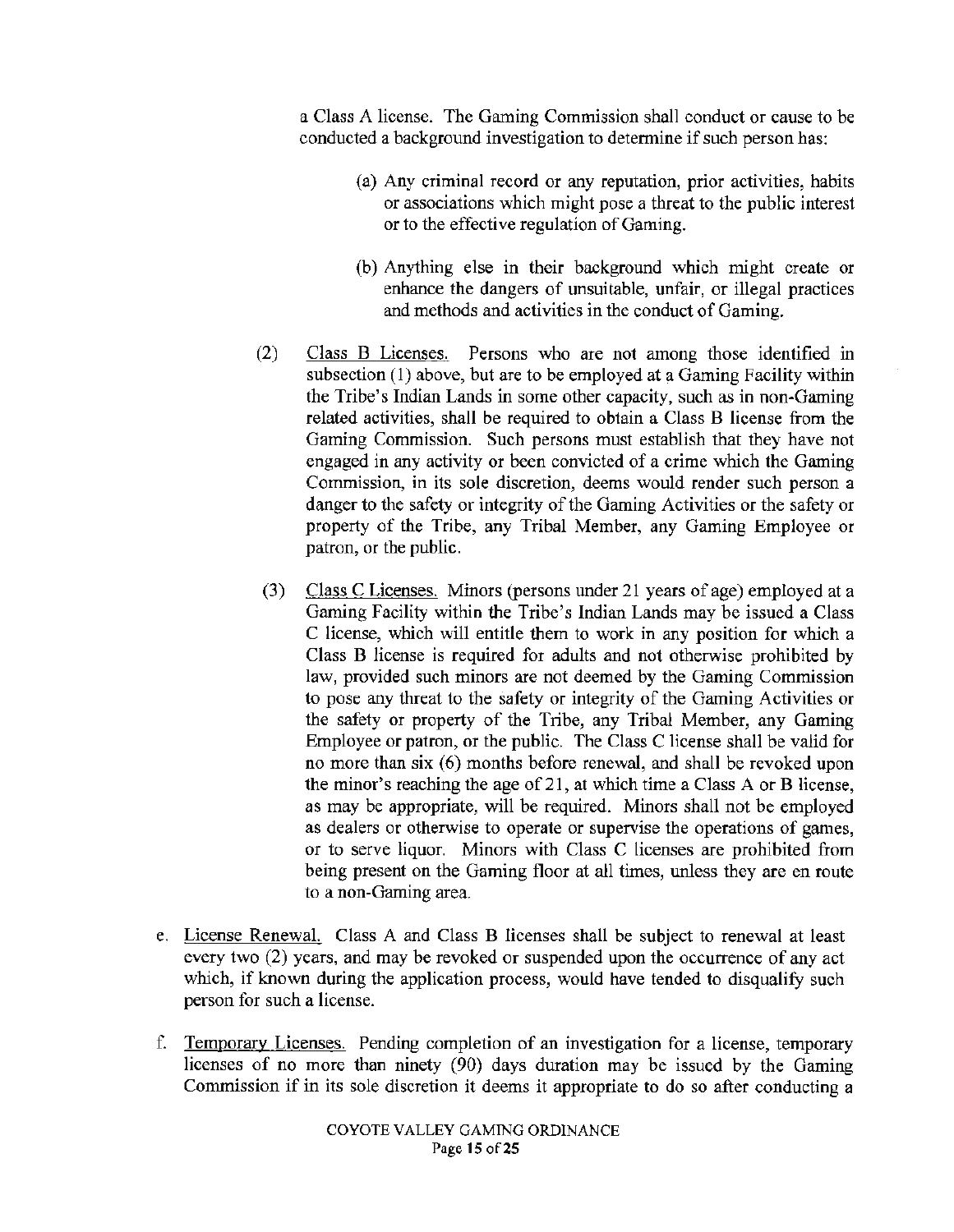satisfactory preliminary background investigation. Such licenses shall permit the licensee to engage in such activities and pursuant to such terms and conditions as may be specified by the Gaming Commission. Such temporary licenses shall expire ninety (90) days from date of issuance, upon issuance of a regular license, or until an earlier specified expiration date, whichever occurs first.

- g. License Investigations. The Gaming Commission may employ all reasonable means, including the engagement of outside services and investigators and the holding of hearings, to acquire the information necessary to determine whether or not a license should be issued. Applicants shall also agree to release the information necessary in order for the Gaming Commission to achieve its goals under this section and to furnish such information to the Bureau of Indian Affairs, the NIGC, or such other agency as may be required by law.
- h. License Fees. Unless specifically waived by the Gaming Commission, all license applicants shall be required to pay all applicable license fees and costs when due, including a reasonable deposit for costs incurred in obtaining information in connection with the license application. Estimates of licensing costs shall be provided to applicants upon reasonable request. Payment for all reasonable fees and costs must be received by the Gaming Commission prior to issuance of the license, except for Gaming Employee license fees, which may be paid in installments through payroll deduction. Tribal Members are exempt from all license fees.
- 1. Appeals. All decisions of the Gaming Commission regarding the issuance or revocation of licenses shall be effective when issued. An applicant or licensee whose license is denied, revoked or suspended may, within thirty  $(30)$  days after the date of receipt of a written decision of the Gaming Commission, file a petition with the Gaming Commission requesting a hearing to reconsider the decision, and shall have the right to appeal such decision to the Tribal Council in accordance with such rules and regulations as may be promulgated by the Tribal Council for that purpose. Any Tribal Member who is denied a license by the Gaming Commission may, within sixty (60) days of written notice of such denial, appeal the denial to the Gaming Commission, which shall have the power to reverse its prior decision and order that a license be issued. The Tribal Member shall have the right to appeal the denial decision to the Tribal Council. If the Gaming Commission or Tribal Council reverses a prior licensure decision and issues a license to an applicant or licensee, such license shall not be issued for more than one (1) year, shall be subject to the renewal procedures set forth herein, and such reversal order and issuance of a license shall only be valid if to do so would not place the Tribe in violation of the Amended Compact or of any applicable law. The Tribal Council may, by resolution, delegate its duties described in this subsection to a Tribal Court.
- j. Background Investigations.
	- (1) For each Gaming Employee, Primary Management Official and Key Employee in its Gaming operation(s), the Gaming Commission is the designated law enforcement agency for performing background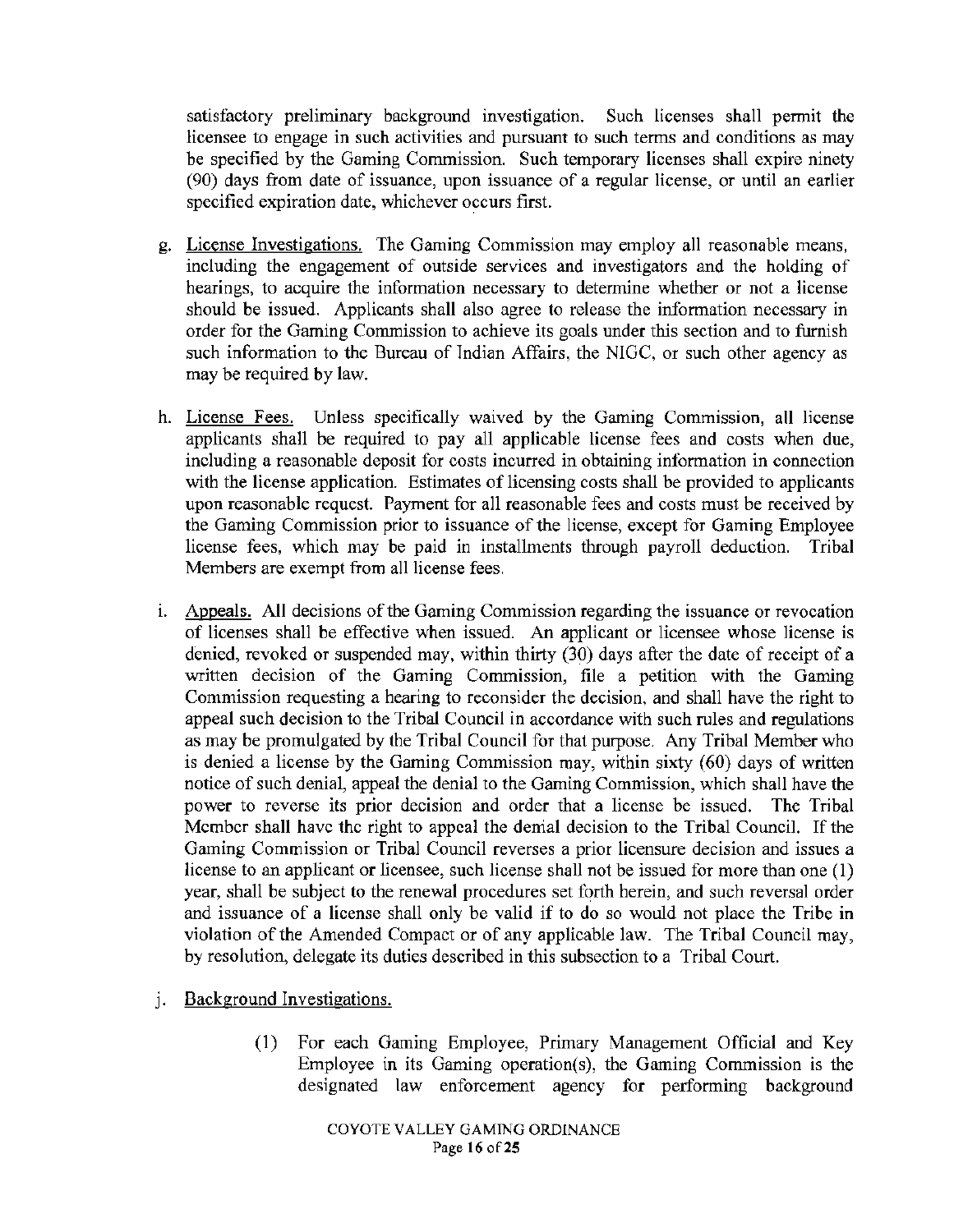investigations and collecting fingerprints. The Gaming Commission shall request from each Gaming Employee, Primary Management Official and each Key Employee all of the information specified in subsections (a) through (n) below. Further, each other applicant for a Class A license, except as provided otherwise by the Gaming Commission, shall also submit the information specified in (a) through (n) below. The Gaming Commission reserves the right, at any time, to request additional information either prior to, during. or subsequent to any background investigation.

- (a) Full name, other names used (oral or written), social security number(s), date of birth, place of birth, citizenship, gender, all languages (spoken or written);
- (b) Currently and for at least the previous ten (10) years: business and employment positions held, ownership interests in those businesses, business and residence addresses and drivers license number(s);
- (c) Names and current addresses of at least three (3) personal references, including one personal reference who was acquainted with the applicant during each period of residence as listed under subsection (b) above;
- (d) Current business and residence telephone numbers, and all cell phone numbers;
- (e) Description of any existing and previous business relationships with the Gaming industry generally, including ownership interests in those businesses;
- (f) A description of any existing and previous business relationships with Indian tribes, including ownership interests in those businesses;
- (g) Name and address of any licensing or regulatory agency with which the person has ever filed an application for a license or permit related to Gaming, whether or not such license or permit was granted;
- (h) For each felony for which there is an on-going prosecution or a conviction: the charge, the name and address of the court involved, and the date and disposition, if any, of the case;
- (i) For each misdemeanor conviction or on-going misdemeanor prosecution (excluding minor traffic violations) within ten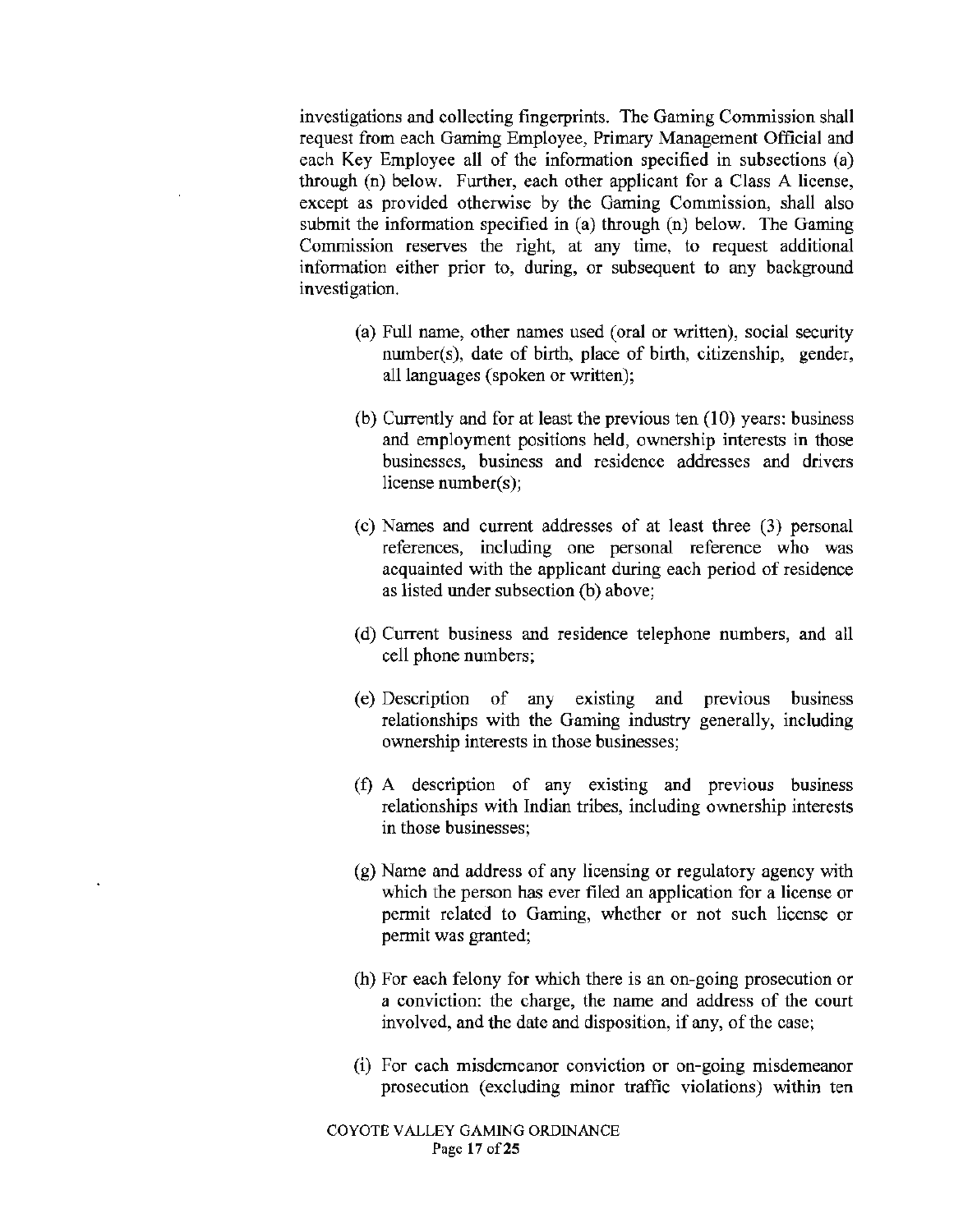( 10) years of the date of the application: the name and address of the court involved, and the date and disposition, if any, of the case;

- G) For each criminal charge (excluding minor traffic charges), whether or not there is or was a conviction, if such criminal charge is within ten (10) years of the date of the application and is not otherwise listed above pursuant to subsections (h) or (i) above: the criminal charge, the name and address of the court involved and the date and disposition, if any, of the case;
- (k) Name and address of any licensing or regulatory agency (federal, tribal, state, local or foreign) with which the person has filed an application for an occupational license or permit, whether or not such license or permit was granted;
- (l) Current photographs;
- (m)Any other information the Tribe or Gaming Commission deems relevant; and
- $(n)$  Fingerprints obtained by the Gaming Commission in accordance with Section 10(j)(3) below.
- (2) In conducting the background investigation, the Gaming Commission and its agents shall promise to keep confidential the identity of each person interviewed in the course of the investigation.
- (3) The Gaming Commission shall be the designated law enforcement agency for taking the applicant's fingerprints.
- (4) The Gaming Commission shall forward the fingerprints to the NIGC such that it can forward them for processing through the Federal Bureau of Investigation to determine the applicant's criminal history, if any, and perform or arrange to have performed the necessary background investigation of the applicant required by this Ordinance. Such investigation shall include contacting each reference provided in the application and taking all appropriate steps necessary to verify the accuracy of the information contained in the application. There shall be a written investigation report of the findings and conclusions of each investigation. The investigative report shall include:  $(1)$  the steps taken in conducting a background investigation; (2) the results obtained; (3) the conclusions reached; and (4) the basis for the conclusions. The Gaming Commission shall review the findings and conclusions of the report for the purpose of determining whether to grant or deny the license applied for.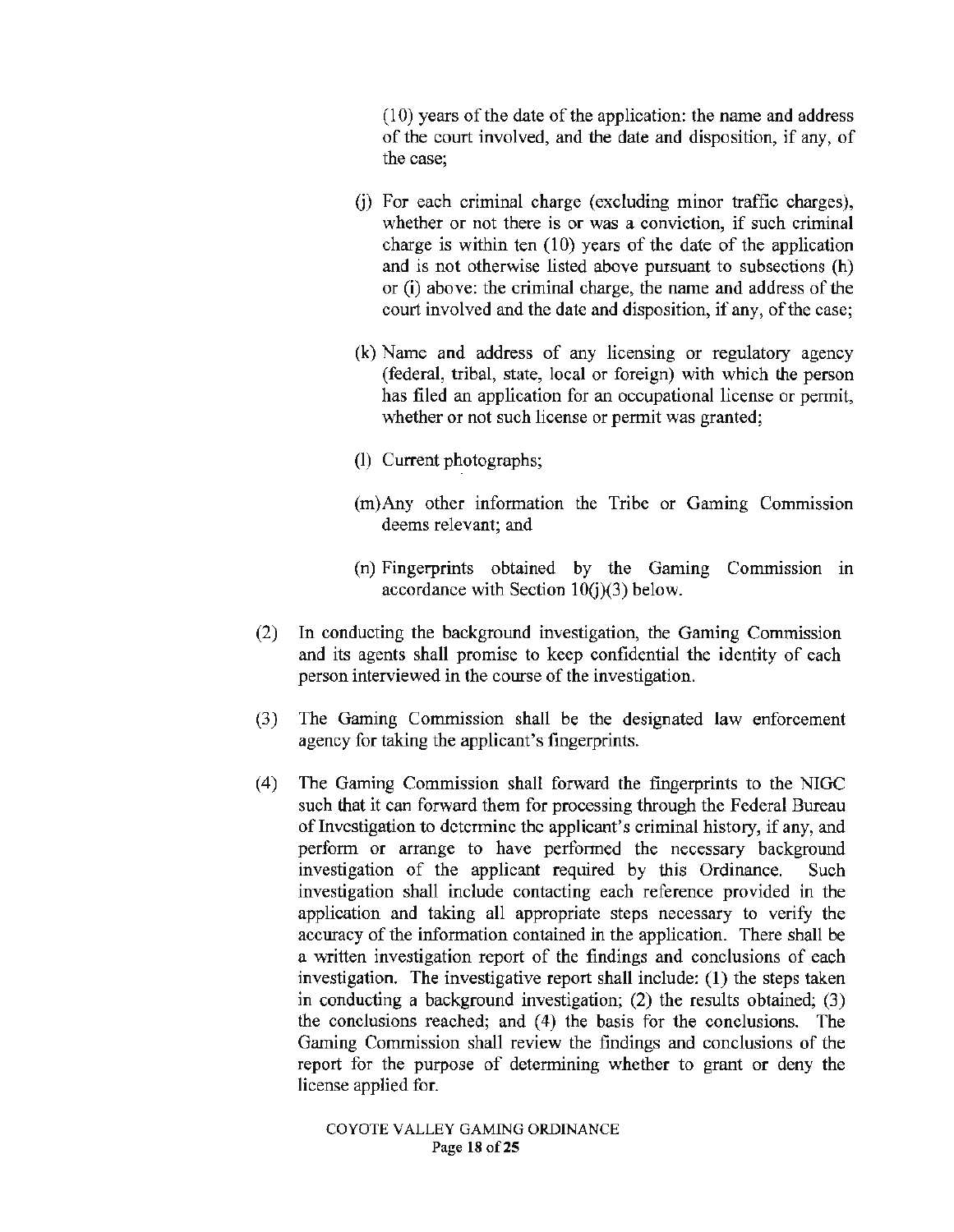( 5) When a Primary Management Official or Key Employee is employed by the Tribe, a complete application file, containing all of the information listed in Section  $10(i)(1)$  shall be maintained for a period of at least three (3) years from the date of termination of employment.

# k. Eligibility Determination.

- (1) Before a license is issued to a Gaming Employee, Primary Management Official or Key Employee, the Gaming Commission shall review a person's prior activities, criminal record, if any, and reputation, habits and associations to make a finding concerning the eligibility of a Gaming Employee, Key Employee or Primary Management Official for to be licensed as an employee in a Gaming operation. If the Gaming Commission determines that licensure of the person poses a threat to the public interest or to the effective regulation of Gaming, or creates or enhances dangers of unsuitable, unfair, or illegal practices and methods and activities in the conduct of Gaming, the Gaming Enterprise shall not license that person in a Gaming Employee, Key Employee or Primary Management Official position or in any other position for which a Class A license is required, (except as specifically established for Class A licenses by the Gaming Commission). Copies of the eligibility determination shall be included with the Notice of Results that must be submitted to the NIGC before the licensing of a Primary Management Official or Key Employee.
- (2) With respect to all Gaming Employees, Primary Management Officials, and Key Employees, upon receipt of an applicant's completed license application or renewal application, and a determination to issue either a temporary or permanent license, the Gaming Commission shall transmit a "notice of intent" to license the applicant to the State Gaming Agency for a determination of eligibility for licensure under the California Gambling Control Act, together with all of the following:
	- (a) A copy of all tribal license application materials and information received by the Gaming Commission from the applicant;
	- (b) A complete set of fingerprint impressions, rolled by a certified fingerprint roller, transmitted electronically;
	- (c) A current photograph; and
	- (d) Except to the extent waived by the State Gaming Agency, such releases of information, waivers, and other completed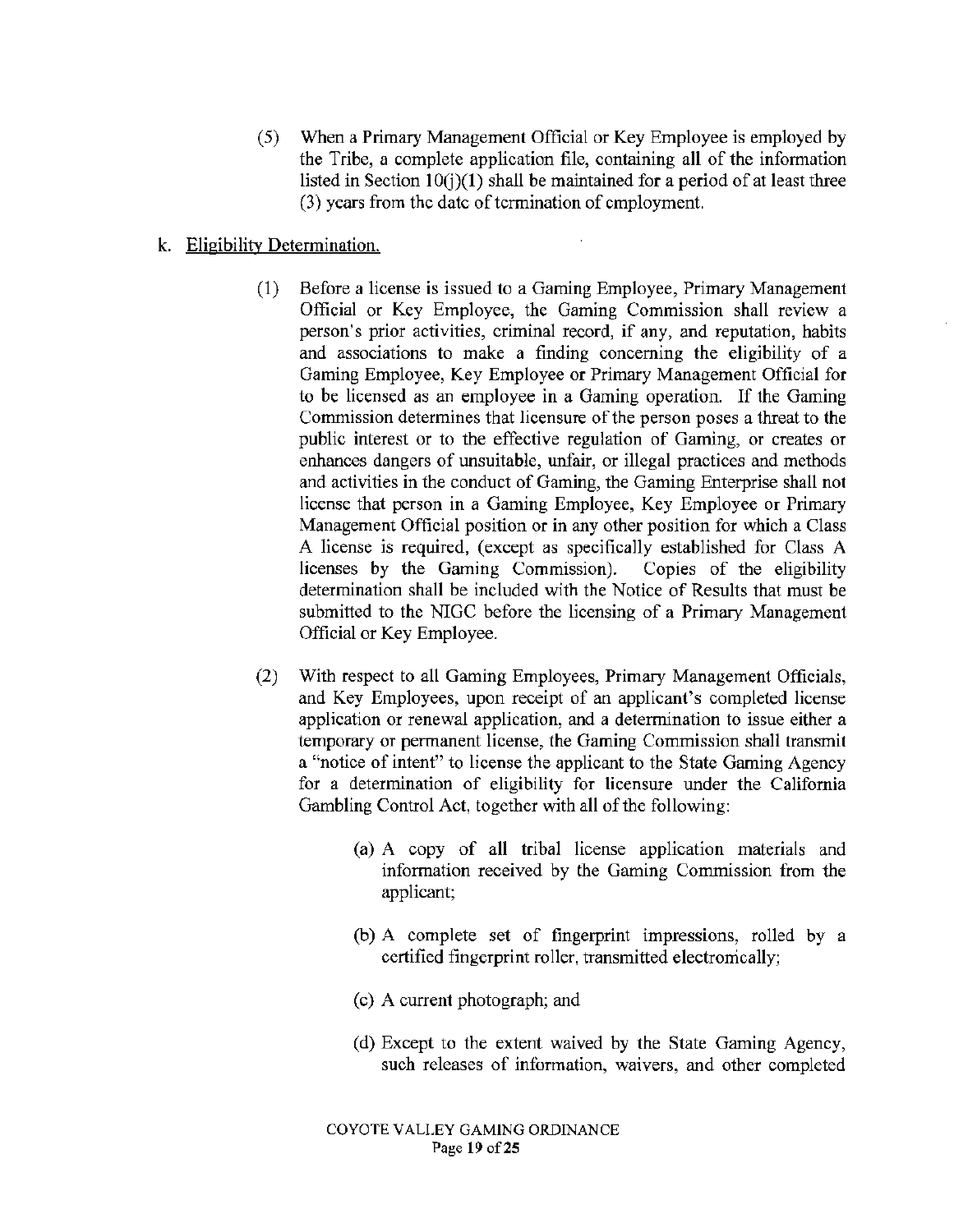and executed forms as have been obtained from the applicant by the Gaming Commission.

# l. Forwarding the Notice of Results to the NIGC for Key Employees and Primary Management Officials.

- ( 1) On or before the date a Key Employee or Primary Management Official is licensed by the Gaming Commission, the Gaming Commission shall forward to the NIGC the Notice of Results, as that term is defined below, regarding the person and shall retain the application in an active file in accordance with subsection (3) below.
- (2) The "Notice of Results" shall include the following information:
	- (a) The applicant's name, date of birth, and social security number;
	- (b) The date on which the applicant began, or will begin, working as a Primary Management Official or Key Employee;
	- (c) A summary of the information presented in the investigative report, including: licenses that have been previously denied; Gaming licenses that have been revoked, even if subsequently reinstated; every known criminal charge brought against the applicant within the last ten (10) years of the date of the application, and; every felony offense of which the applicant has been convicted or any ongoing prosecution; and
	- (d) A copy of the eligibility determination made in accordance with Section  $10(k)$  of this Ordinance.
- (3) Prior to issuing a license to a Key Employee or Primary Management Official, the Gaming Commission, acting on behalf of the Tribe, shall forward to the NIGC the Notice of Results for each background investigation. The Notice of Results for each background investigation shall be forwarded to the NlGC within sixty (60) days after the employee begins work, or within sixty (60) days of the approval of this Ordinance by the NIGC. The Gaming Enterprise shall not employ or continue to employ any person as a Key Employee or Primary Management Official who does not have a license within ninety (90) days of beginning work.
- (4) The Gaming Commission, acting on behalf of the Tribe, shall provide to the NIGC or other agency, any other reports and information required by IGRA and regulations promulgated thereunder. Further, with respect to Key Employees and Primary Management Officials, the Gaming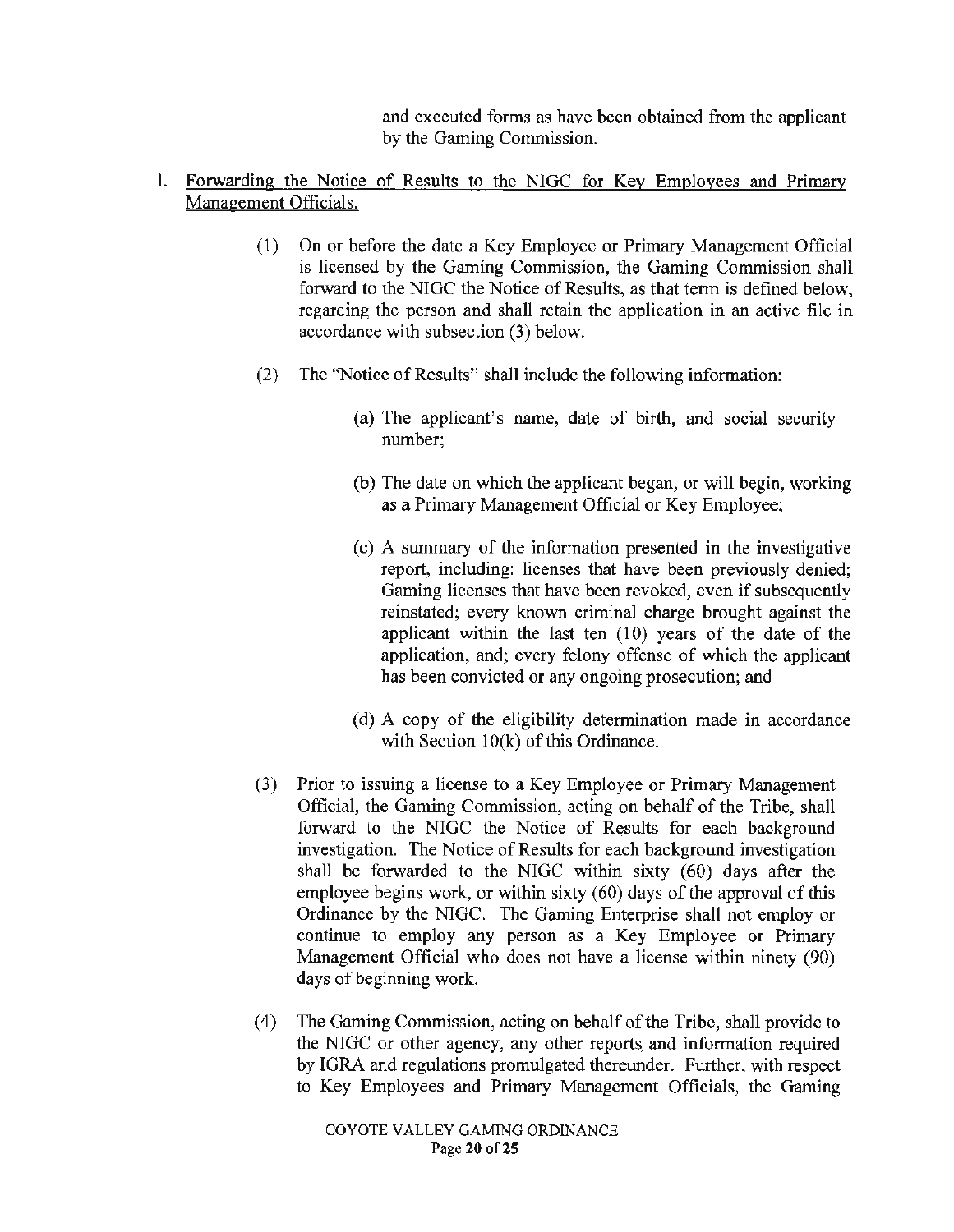Commission shall retain applications for employment, applications for licensing, investigative reports of background investigations, and eligibility determinations for inspection by the NIGC for no less than three  $(3)$  years from the date of termination of the person's employment.

- (5) If a license is not issued to an applicant, the Gaming Commission shall notify the NIGC and shall forward copies of its Notice of Results, including the eligibility determination, to the State Gaming Agency and the NIGC for inclusion in the Indian Gaming Individuals Records System.
- m. Granting a Gaming License.
	- (1) If, within a thirty (30) day period after the NIGC receives a Notice of Results as required under subsection 10(1)(1) and (2) above, the NIGC notifies the Gaming Commission that it has no objection to the issuance of a license, then the Gaming Conunission may issue the license.
	- $(2)$  The Gaming Commission shall provide any additional information requested by the NIGC concerning a Key Employee or Primary Management Official who is the subject of a Notice of Results as required under this subsection. An NIGC request for additional information shall suspend the thirty  $(30)$  day period established under this subsection until the NIGC receives the additional information.
	- (3) If, within the thhty (30) day period established under this section, the NIGC provides a statement itemizing objections to issuance of a license to a Key Employee or Primary Management Official, the Gaming Commission shall reconsider the application, taking into account such objections. The Gaming Commission retains the right to make the final determination whether to issue the license to such applicant.
	- (4) The Gaming Commission may issue a license to a Primary Management Official or Key Employee if the NIGC fails to respond to the Gaming Commission's Notice of Results within the thirty (30) day period. However, if after the issuance of a Gaming license, the NIGC notifies the Gaming Commission that a Key Employee or Primary Management Official is not eligible for a license, then the Gaming Commission shall immediately suspend the license, in accordance with the procedures of Section  $10(n)$ .
	- (5) The Gaming Commission shall notify the NIGC of the issuance of a license to a Primary Management Official or Key Employee within thirty (30) days of issuance.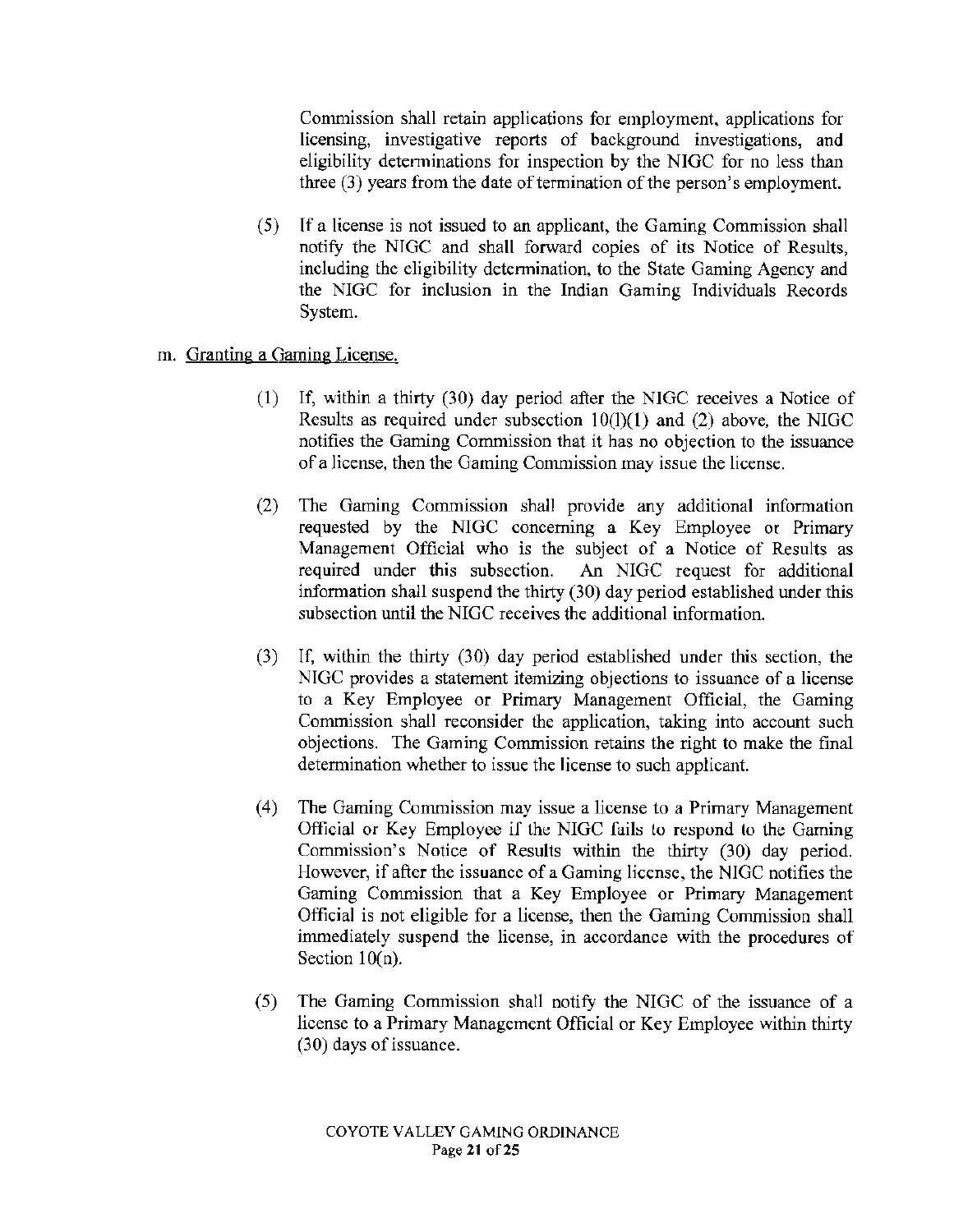(6) Using the information provided by the Gaming Commission in Section  $10(k)(2)$ , the State Gaming Agency shall issue a determination of eligibility for each Gaming Employee. The Gaming Commission shall not issue a license for any applicant who is determined to be unsuitable by the State Gaming Agency.

# n. License Suspension.

- (1) If, after issuance of a license, the Tribe receives reliable information from the NIGC or other reliable source indicating that a Key Employee or a Primary Management Official is not eligible for licensure under the eligibility criteria established in section 10 above, the Gaming Commission shall suspend the license and shall notify the licensee in writing of the license suspension and proposed revocation. The right to a revocation hearing vests only upon receipt of a license granted under this Gaming Ordinance.
- (2) The Gaming Commission shall notify the licensee of a time and place for a hearing on the proposed revocation of a license.
- (3) After the revocation hearing, the Gaming Conunission shall determine whether to revoke or to reinstate the license. For actions taken in response to information provided by the NIGC, the Gaming Commission shall notify the NIGC of its decision within forty-five (45) days of receiving notification from the NIGC that the licensee is not eligible for licensure.
- o. Separate Gaming Facility Licenses Required. A separate license shall be required for each place, Gaming Facility, or location on any land where Class II and/or Class III Gaming is to be conducted within the Tribe's Indian Lands. Before Class II or Class III Gaming Activities can be conducted therein, the Gaming Commission shall inspect and license each Gaming Facility in accordance with Section 7(a) of this Ordinance and any requirements of IGRA.
- p. Denying Gaming Licenses. The Gaming Commission shall not license a Primary Management Official or Key Employee if the Gaming Commission determines that licensing the person poses a threat to the public interest, poses a threat to the effective regulation of Gaming, or creates or enhances the dangers of unsuitable, unfair or illegal practices, methods, and/or activities in the conduct of Gaming. When the Gaming Commission does not issue a license to an applicant for a Primary Management Official or Key Employee position, it shall notify the NIGC and the State Gaming Agency and forward copies of its Notice of Results to the NIGC and to the State Gaming Agency.

Section 11. Application Forms.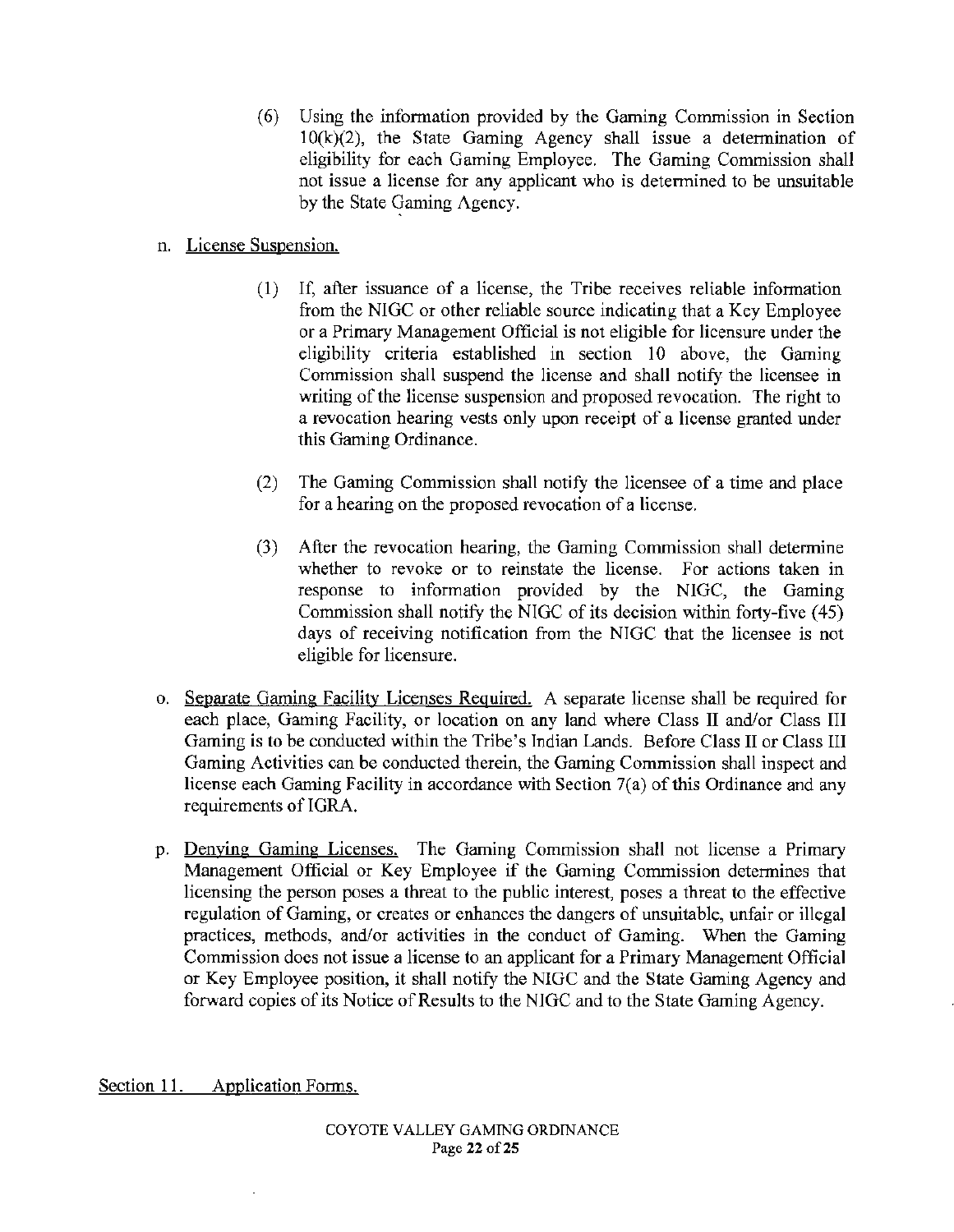- a. Each application form for a Key Employee or a Primary Management Official, as well as for all other Class A license applicants shall contain the notices set forth in subsections (1) and (2) below, pursuant to 25 C.F.R *§* 556.2 and§ 556.3:
	- ( 1) Privacy Act Notice:

In compliance with the Privacy Act of 1974, the following information is provided: Solicitation of the information on this form is authorized by 25 U.S.C. §2701 et seq. The purpose of the requested information is to determine the eligibility of individuals to be granted a Gaming license. The information will be used by Tribal Gaming regulatory authorities and by the National Indian Gaming Commission (NIGC) members and staff who have need for the information in the performance of their official duties. The information may be disclosed by the Tribe or the NIGC to appropriate federal, tribal, state, local, or foreign law enforcement and regulatory agencies when relevant to civil, criminal or regulatory investigations or prosecutions or when pursuant to a requirement by a Tribe or the NIGC in connection with the issuance, denial, or revocation of a Gaming license, or investigations of activities while associated with a Tribe or a Gaming operation. Failure to consent to the disclosures indicated in this notice will result in a Tribe's being unable to hire you in a Primary Management Official or Key Employee position.

The disclosure of your Social Security Number (SSN) is voluntary. However, failure to supply a SSN may result in errors in processing your application.

(2) Notice Regarding False Statements.

A false statement on any part of your license application may be grounds for denying a license or the suspension or revocation of a license. Also, you may be punished by fine or imprisonment (U.S. Code, title 18, § 1001).

- b. Any existing Key Employee or Primary Management Official, or any other Class A licensee unless otherwise specifically exempted by the Gaming Commission, that has not completed an application form containing the language set forth in Section 11.a (1) and (2) above, shall be notified that they must either:
	- (1) Complete a new application form that contains the Privacy Act Notice and the Notice Regarding False Statements; or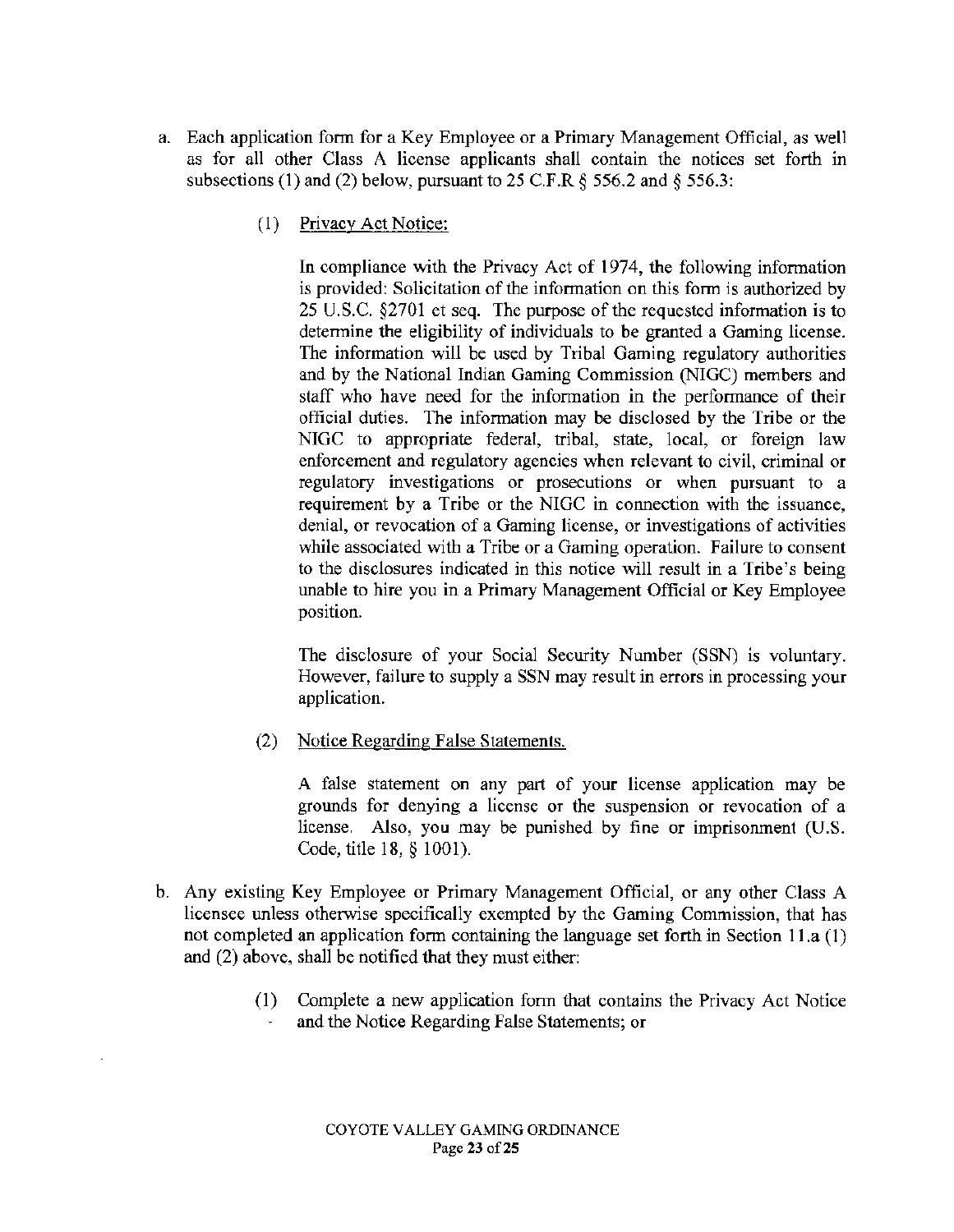(2) Sign a statement that contains the Privacy Act Notice and consent to the routine uses described in that notice, and sign a statement that contains the Notice Regarding False Statements.

### Section 12. Class III Gaming; Tribal-State Compacts.

In addition to the provisions set forth above, no Class III Gaming shall be engaged in within the Tribe's Indian Lands without a tribal-state compact being in effect in accordance with the IGRA. All negotiations for such tribal-state compacts shall be conducted through the Tribal Council, with the advice and suggestion of the Gaming Commission, and shall be finalized in accordance with Tribal and federal law. To the extent any provision of the Tribe's then in effect tribal-state compact is inconsistent with the provisions of this Ordinance, such tribal-state compact shall prevail. The Amended Compact is deemed to be incorporated by reference herein. The Tribe shall adopt and maintain all required ordinances and regulations set forth in the Amended Compact.

## Section 13. Interest in Management Contracts by Tribal Officials.

No elected official of the Tribe, including the Gaming Commission or any other committee or agency of the Tribe, shall have a financial interest in or management responsibility for, any management agreement entered into pursuant to IGRA, nor shall such elected official serve on the board of directors or hold (directly or indirectly) ten percent (10%) or more of the issued and outstanding stock of any corporation, or ten percent ( 10%) or more of the beneficial interest in any partnership, trust, or other entity, in any such corporation, partnership, trust or other entity, having a financial interest in, or management responsibility for, such contract.

#### Section 14. Service of Process.

The Tribe designates as its agent for the service of any official determination, order, or notice of violation, the Chairperson of the Tribe.

#### Section 15. Tribal Corporation.

Nothing in this Ordinance shall prevent the Tribe, through its Tribal Council, from delegating conduct or ownership of any Gaming Operation and / or Gaming Facilities and/or enterprise(s) of the Tribe to a Tribal Corporation, so long as such Tribal Corporation agrees to meet all criteria and requirements established under this Ordinance.

#### Section 16. Repeal of Prior Gaming Ordinance; Effective Date.

This Ordinance and the regulations promulgated thereunder shall constitute the entire Gaming regulations of the Tribe. All prior Gaming acts and ordinances of the Tribe are repealed, and this Ordinance shall become effective upon its approval by the NIGC.